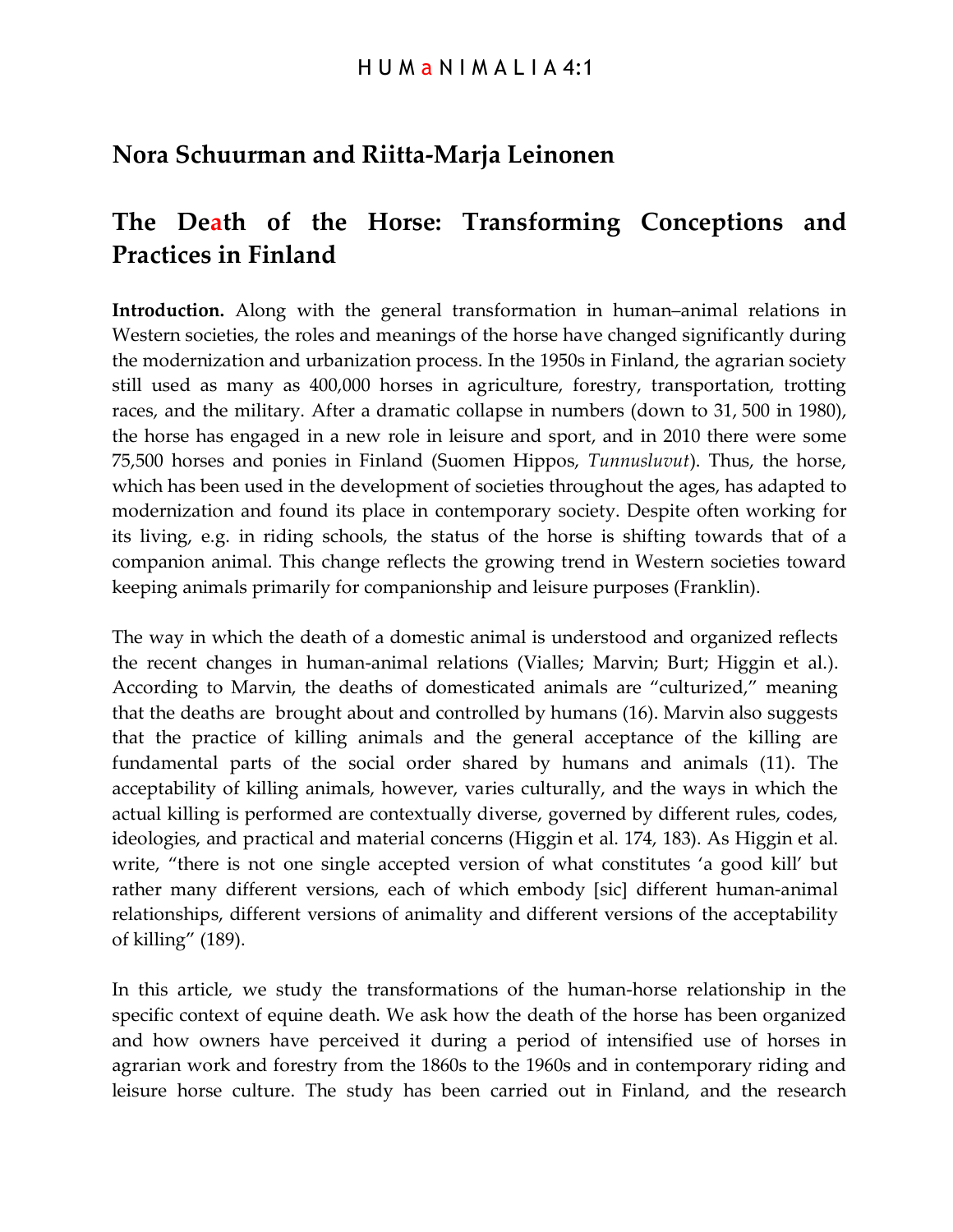material consists of interviews with horse owners and written narratives from the Finnish Literature Society's Folklore Archives. It is our hypothesis that there are differences in the ways in which contemporary leisure horse owners and people who worked with horses in 19<sup>th</sup> and 20<sup>th</sup> century farming society relate to the death of a horse. The theme of animal death can be understood as a combination  $-$  or collision  $-$  of emotional, ethical, economic, and practical questions. The focus of our approach is on the historical changes in the human-animal relationship and especially on the emotional dimensions of that relationship.

**The emotional relationship to the animal and its death.** The central aspect of an emotional relationship to animals is the emotional tie to either an individual animal or animals in general (Macnaghten). When looking at emotionality in the context of animal keeping, the focus is on the individual animal as a friend, a companion, an object of empathy, or a source of guilt. Furthermore, the emotional relationship to an animal often includes a moral dimension, a willingness to act for the good of the animal. The "culture of care and responsibility" defined by Macnaghten embodies love and respect for the animal, time spent with the animal, and a wish that the animal could live as happily, healthily, and freely from suffering as possible. The actual content of these concepts varies greatly, however, as what is seen as care by some is understood as neglect in other contexts. The emotional aspect of human–animal relations has usually been linked to companion animal keeping (Franklin 98). While the reasons for keeping farm animals are primarily financial and practical, companion animals are kept mainly for social and emotional reasons (Serpell and Paul 129). The horse of Western urban society is increasingly perceived in this way as a companion animal, as many leisure horse owners see their animals as friends and partners and especially as individuals (Birke).

Emotionality and instrumentality have often been seen as opposed standpoints, but they do not exclude each other in the human–animal relationship. An emotional relationship to agricultural animals is especially evident in small-scale agriculture, where the animals are seen as part of the household, as family members, and as friends (Holloway; Tovey; Theodossopoulos 15, 16, 31; Leinonen, *Työkaverista* 3-4). Dimitrios Theodossopoulos has investigated the human-animal relationship in a Greek island farming community and states that the interaction of the farmers with their animals involves care, reciprocity, and the conceptualization of the place and purpose of each living organism on the farm (15). The animals are considered members of the household and the relationships between the animals and their owners are close. Frans de Waal writes that "with close familiarity, the individuality and awareness of other animals becomes evident" (de Waal qtd. in Dutton 139). Working with the horse is one of the closest human-animal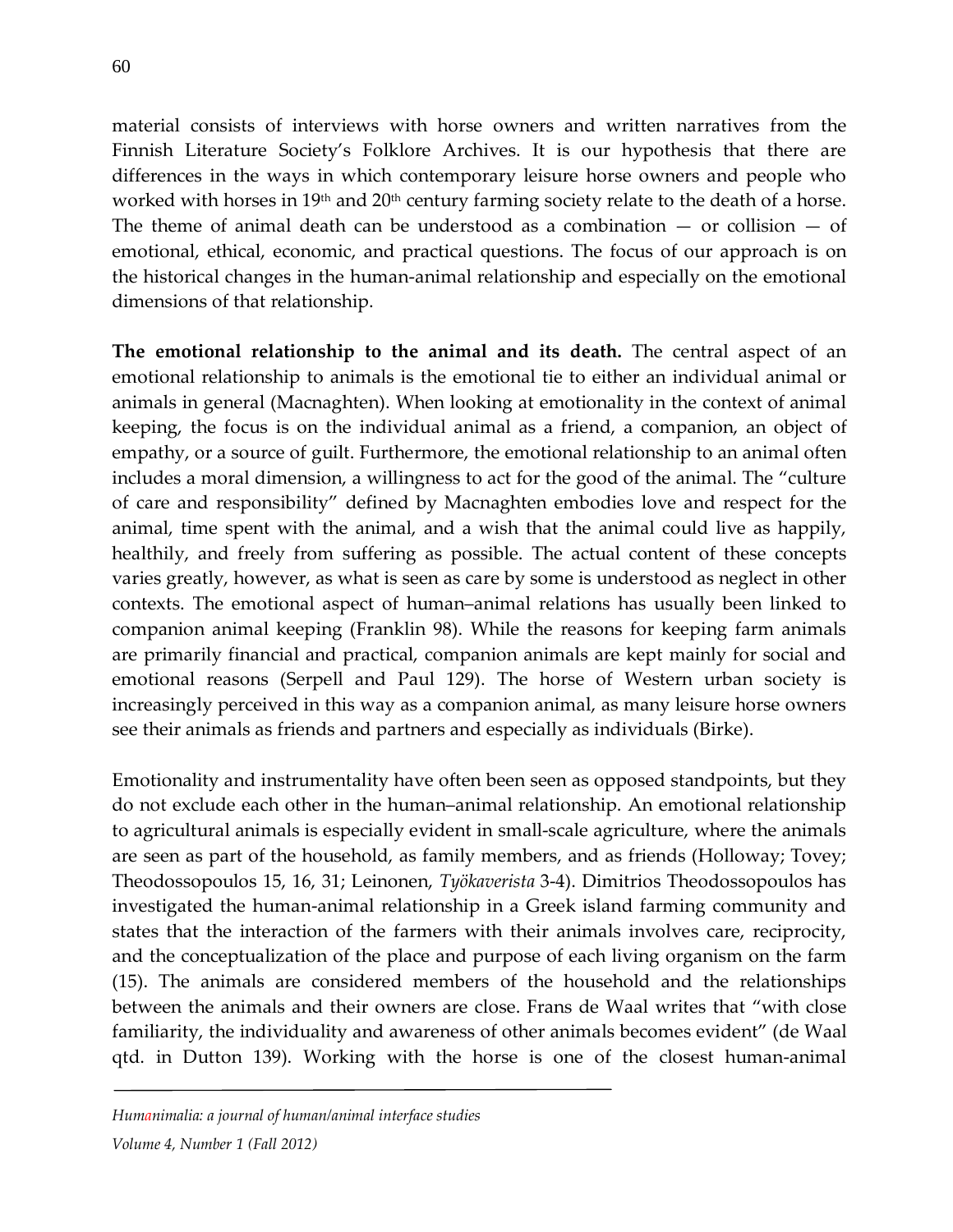relationships involving personal communication with an animal, and thus the relationship is inevitably between individuals.

Grieving over the death of an animal is seen as a clear sign of an emotional tie to the animal, and it can be compared to the emotions felt after the loss of a close human (Meehan; Howell). This emotional reaction has been associated with the role of companion animals as family members (Arluke and Sanders 11-12). However, producers of agricultural animals also may face situations in which they react emotionally to animal death, although slaughtering is an everyday practice and a pragmatic issue for most producers. Animal death may be especially distressing when a whole herd of cattle has to be slaughtered as a measure of precaution against an infectious disease (Law). The grief is made worse by the loss of the whole livelihood. Thus the ways of relating to animal death illustrate how seemingly opposite systems of meaning, emotionality and instrumentality in human-animal relations can exist simultaneously (Arluke and Sanders, 131). These systems of meaning are often produced locally in a context where interaction with animals is part of everyday routines, such as in hobby farming (Holloway), where the producers often have a close emotional relationship to their animals. On the one hand, the animals are seen as friends and sometimes members of the family, but on the other, they are agricultural animals intended for the market (cf. Harbers).

The simultaneity of emotionality and instrumentality is most visible in the case of animals whose relationship with humans is perceived in more than one way. For example, Cassidy (39-40) states in her research that racehorses are grieved for not only because of personal attachment to them, but also because of the loss of their economic and breeding value. In 19<sup>th</sup> century Finland the concept of equine death differed from the death of other farm animals. There was a special closeness between a family and their horse because the horse was kept in the house in winter. The stables, if there were any, were cold and drafty, and hence the horses were taken inside the house to eat, drink, and dry after a day's work (Vilkuna). Consequently, the death of the only horse on the farm was especially distressing because of its economic as well as its emotional value. If the horse died in the middle of the logging season, the farmer lost a great deal of the year's income. The practices surrounding animal death can also be understood through the concept of uncleanness as described by Mary Douglas (100, 101), where dirt is definable as a substance in the wrong place and thus needs to be viewed through a conception of order. Even though the relationship to a horse was close in  $19<sup>th</sup>$  century Finland, the horse carcass was considered unclean. A combination of traditions based in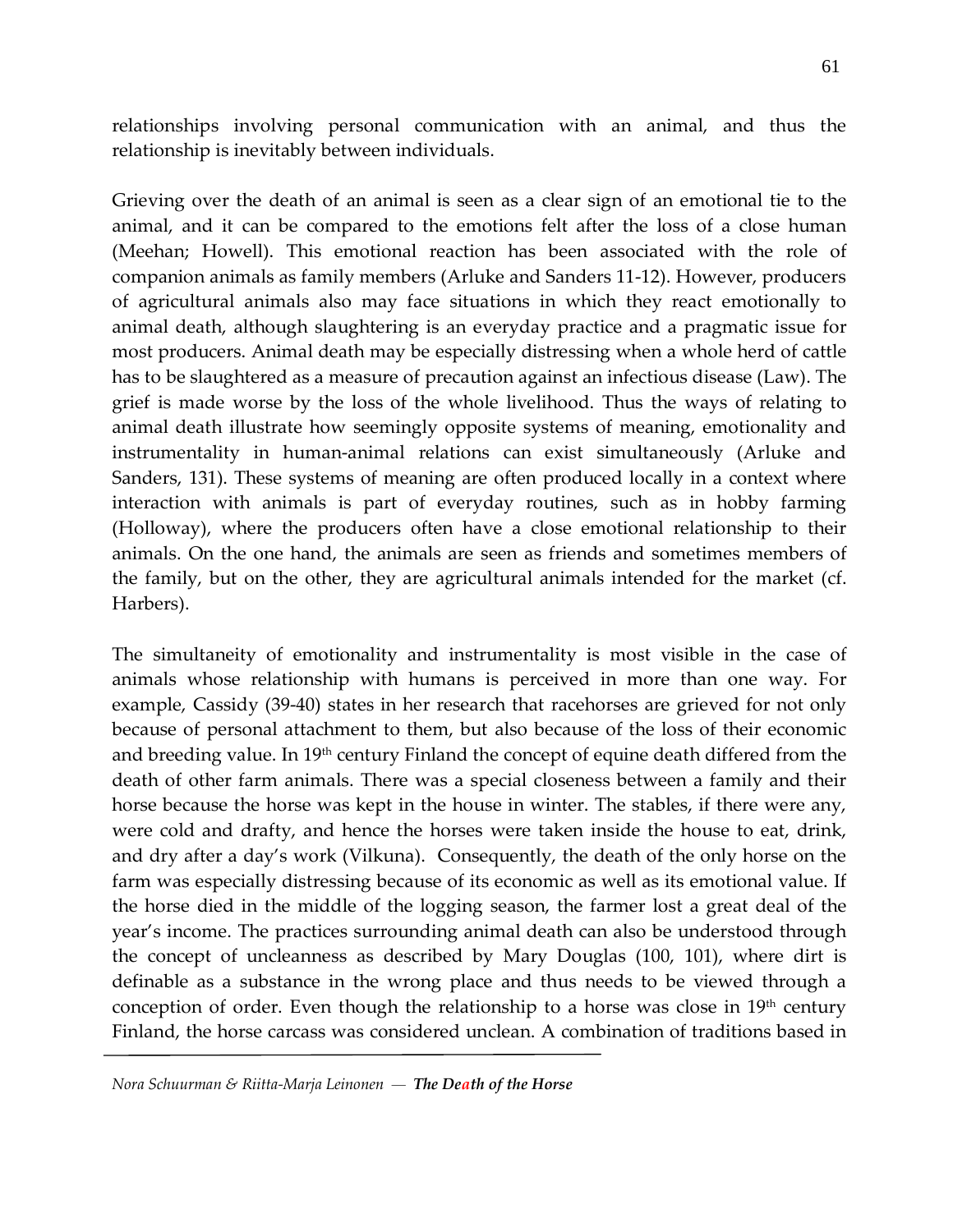folk beliefs and Christianity formed the meaning of equine death and thus influenced the related practices, including dietary restrictions, uncleanness of the skinner, and burying the horse. (Leinonen, *Työkaverista* .)

The conflict between rationality and emotion can be seen in the case of shelter workers who have to euthanize animals as part of their work (Arluke and Sanders, 86-100). In Arluke's studies, the workers used various emotional strategies to be able to justify the emotionally difficult tasks they had to carry out. For instance, the workers justified euthanizing sick or old animals on welfare grounds and tried to make the actual moment of death as peaceful and painless for the animal as possible. An analogous situation is described by John Law in the context of veterinarians euthanizing animals: if the animal could no longer have a good life, it would be given as good a death as possible. Also, when performing euthanasia on an animal, the actual interaction with the animal itself brings a moral and emotional dimension to the task at hand. For shelter workers, the most challenging cases were those where the worker felt that the animal knew what was going to happen, and expressed its agony openly or was exceptionally calm and cooperative. The workers also accused animal owners of irresponsibility and of causing the death of the animal in the first place, which can be compared to horse owners' tendency to attribute bad behavior to the horse's past history or other people's handling of the horse (Birke et al.). Animal welfare is a thoroughly moral issue in contemporary society, and a failure in the care of one's own beloved animal can be a difficult issue to face, as well as a social disaster. Thus, the purpose of such a strategy is to deal with the guilt and shame associated with a failure. The ultimate case of such a failure is obviously the death of the animal.

When animals and their needs are interpreted, they are often anthropomorphized, i.e. compared to humans in their perceptions, actions, and intentions, and in the ways in which they are handled and cared for (Daston and Mitman 2). In pet-keeping, practices such as treating animals with complex medical treatments and burying them in pet cemeteries can be interpreted as anthropomorphism (Serpell). The tendency to anthropomorphize the behavior of pets has been considered a form of faulty reasoning and a welfare risk for animals, on the grounds that it does not take into consideration the species-specific needs and abilities of the animals (Tyler). Anthropomorphism can, however, also be investigated as a method of increasing mutual understanding between humans and animals. According to Buller and Morris, anthropomorphism "offers a conceptual bridging point that brings humans and animals together". According to Bekoff, "being anthropomorphic is a linguistic tool to make the thoughts and feelings of other animals accessible to humans" (123). Bekoff further argues that anthropomorphism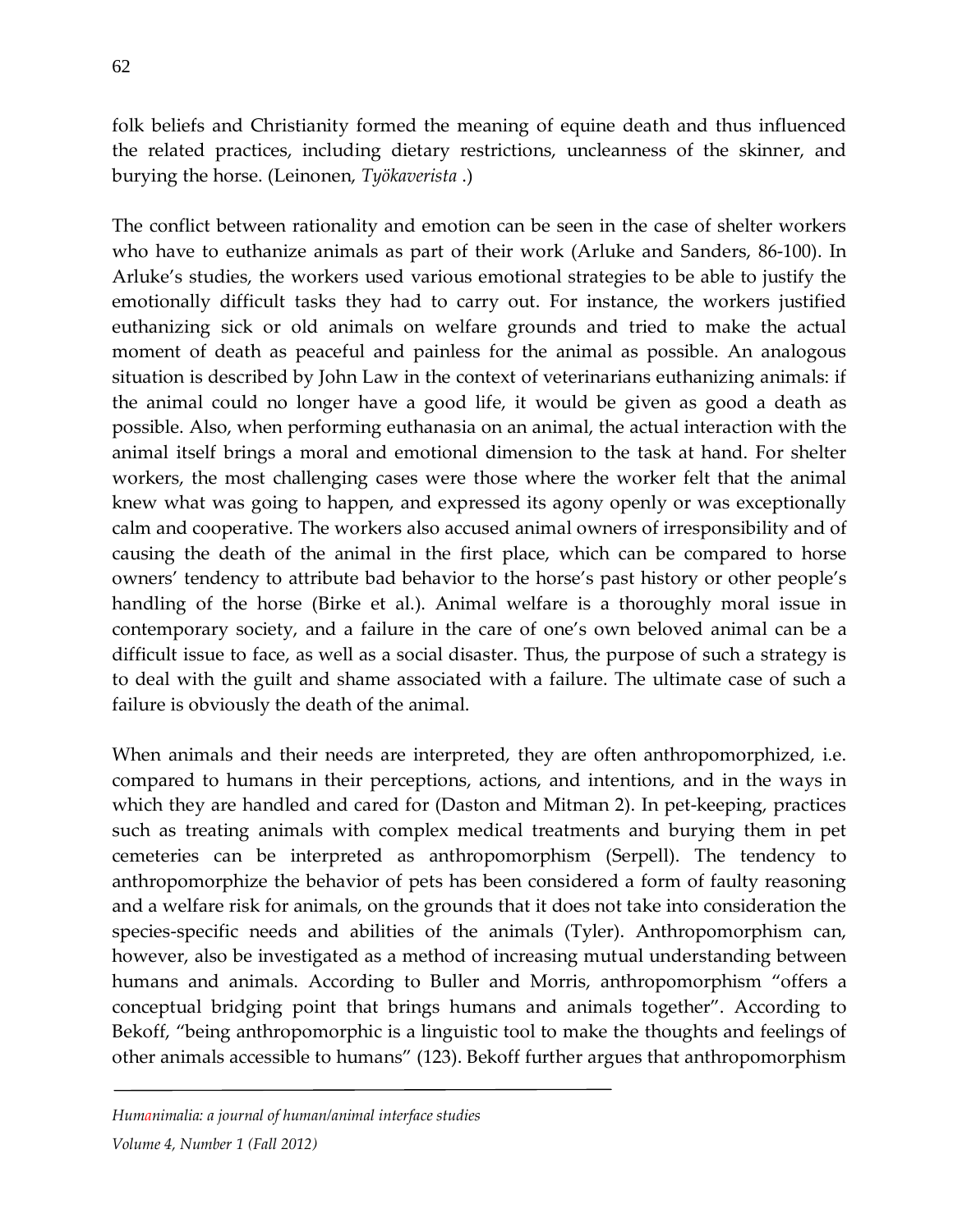is a necessity, for without it our interpretations of animal feelings and behavior would be sterile and dull, and we would be losing important information(Bekoff 123-125).

Understanding animals empathetically and verbalizing their perceived point of view can also be based on the idea of the animal subject as being distinct from the human (Tyler). This comes close to the contemporary inclination to naturalize or hyper-animalize animals (Buller and Morris), emphasizing, when interpreting the actions of individual animals, their natural and biological qualities, such as the instincts involved. Naturalizing animals stems from both the recent increase in scientific knowledge and also the romantic view of nature characteristic of modern Western societies (Franklin). In studies of horse owners made by Birke, the naturalizing and anthropomorphizing of horses emerge as dualistic interpretations of the animals. On the one hand, the horse is seen as an "other," an instinct-driven animal interpreted through scientific discourse. On the other hand, the horse is perceived as a companion, a human-like subject, who makes choices and wants the same kind of things as humans.

**Interviews and written narratives as research data.** Cultural conceptions of animals can be analyzed as commonly shared discourses that define what is considered morally acceptable or unacceptable, valued, rejected, or simply taken for granted. Similarly, the established practices of keeping animals and caring for them can be understood as part of the discourses that have produced them. (Jokinen et al. 19, 238-239) In this paper, the investigations of the death of the horse are studied in the contexts of the personal experiences of people involved with horses at different times.

The research data for this paper consists of written narratives from a writing contest<sup>1</sup> and two sets of interviews conducted in Finland between 1995 and 2007. The writing contest material comes from a collection of narratives called *Collection of horse narratives* (*Hevostarinakeruu*), from the Folklore Archives of the Finnish Literature Society.2 The horse narrative material was collected in 2003 by organizing a writing contest campaign that was announced in Finnish newspapers and horse magazines. People were asked to write about their experiences of horses "in the old days," today, and in professional practice. The archive received 1400 pages of narratives from 107 women and 38 men, and also an interview with one woman. For this article, 35 narratives have been analyzed, of which 23 were produced by women and 12 by men, all of whom were born between 1913 and 1988. The criterion for choosing these narratives was that their focus was on the narrators' own experiences and emotions in the context of actual events, rather than of general accounts of common practices.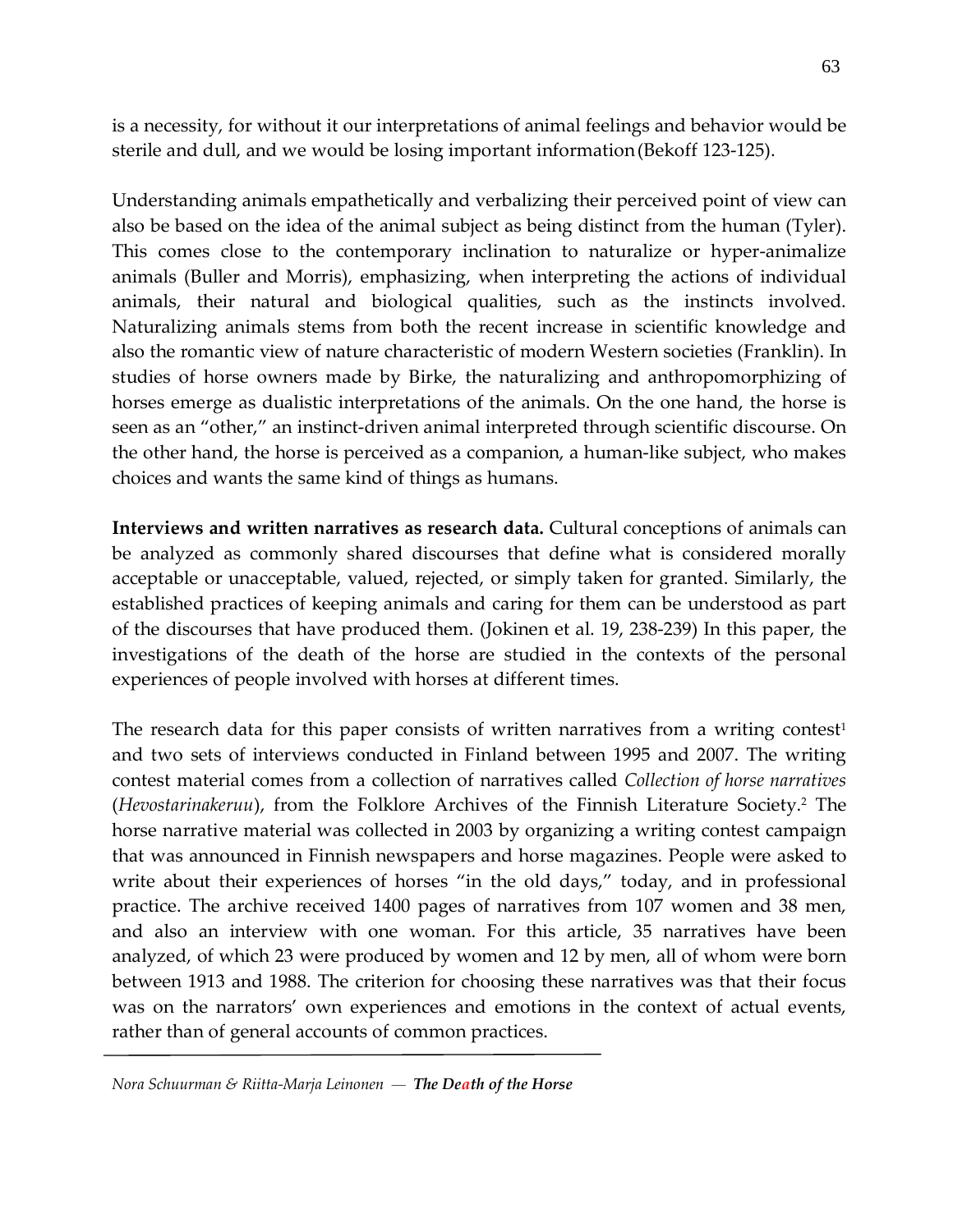The first set of interviews consists of ten thematic interviews with Finnish draft and trotting horse owners. The interviewees were all male, born between 1919 and 1951. They had learned their horsemanship skills "the traditional way" at home from their male relatives, using draft horses. Four of the interviewees were professional trainers, breeders, horse loggers, and drivers. Three were retired farmers and forestry workers, and one of them had also been a farrier. The rest had made their living in other occupations but had kept horses all the time. All of the interviewees had grown up on farms, except for one. All of them had experience of farming and forestry work with horses. The interviews were conducted between 1995 and 2004 in a wide variety of locations throughout Finland.

Another set of interviews used for this article consists of nine thematic interviews with Finnish riding horse owners. These interviewees were all female, because riding is predominantly a female activity in Finland, as more than 90 per cent of riders are women or young girls (SRL). The ages of the interviewees varied between 20 and 60 years, they all owned at least one riding horse, and some of them also had other roles as competitors, riding instructors, trainers, breeders or yard owners. The interviewees were asked about their background and present practices in keeping horses and the motivations for it, the role of animals in their lives, and their conceptions of horse keeping and animal welfare. The interviews were conducted in Eastern Finland in 2007.

The interviewees were chosen using snowball sampling (Atkinson and Flint): the first informants were chosen for the first set of interviews from the Finnish Working Horse Society and for the latter set from the web pages of local stables. Every interviewee was asked to give several names for further interviews. These interviewees were chosen according to the needs of the research, targeting a small but informative group of informants (Flyvbjerg). The interviews for both sets were recorded and transcribed. Then the interviews and the written narratives were analyzed thematically using content analysis (Tuomi and Sarajärvi). The themes used in this article relate to humanhorse relations, the use of the horse, conceptions of equine welfare and the practices and conceptions concerning the death of the horse. The interviews and written narratives were coded using phrases, sentences, or paragraphs as units for analysis (Eskola and Suoranta). These units referred to the themes as descriptions of everyday practices, personal experiences, or other anecdotes, which were often explained or argued for in some way.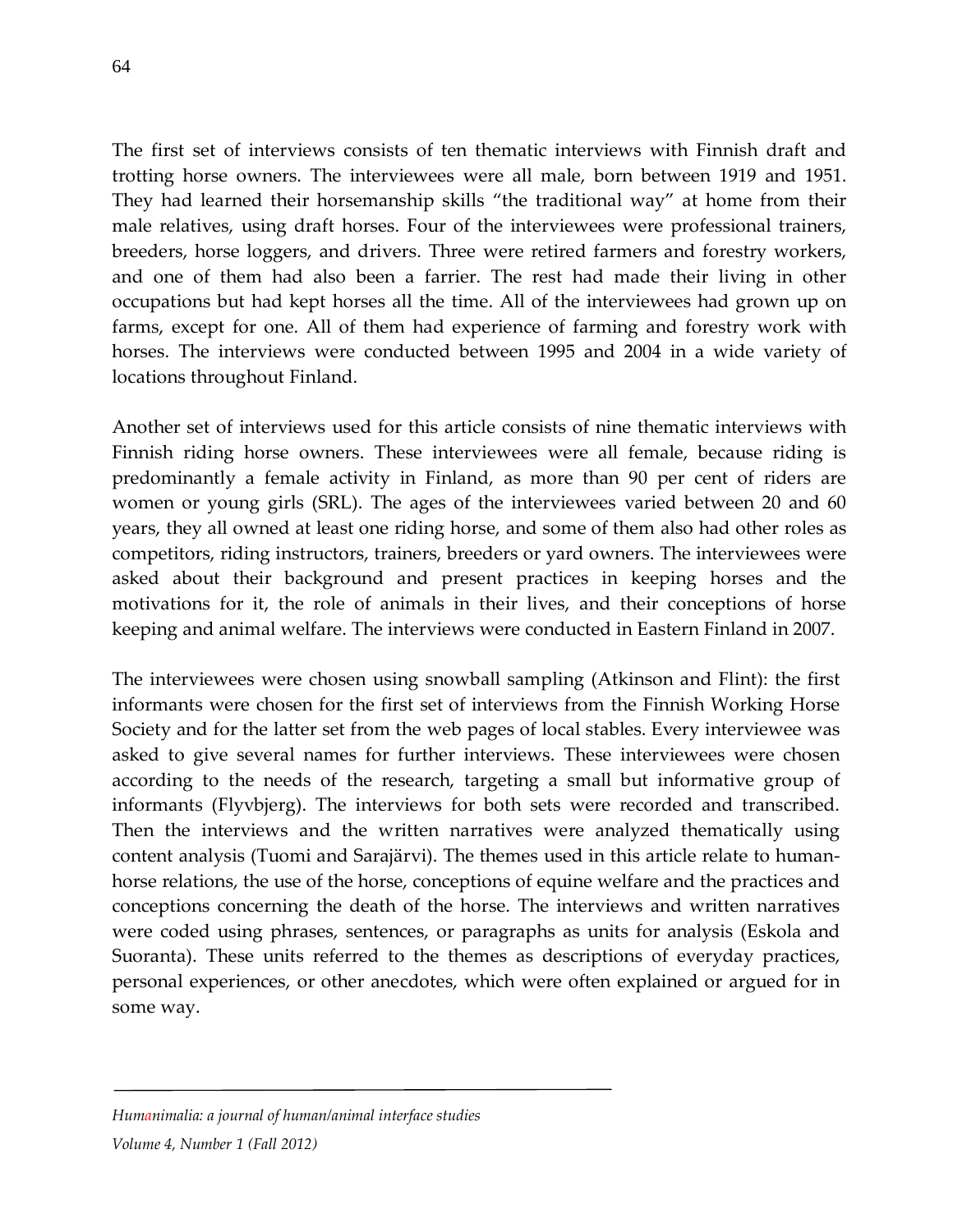**The development of human-horse relations in Finland.** In this section, the role of the horse in society will be analyzed both in the context of the agrarian draft horse from the  $19<sup>th</sup>$  to the  $20<sup>th</sup>$  century and also in the context of the contemporary riding horse. Agrarian here refers to the time when horses were necessary for the subsistence of an industrializing agrarian society in Finland, between the 1860s and the 1950s-1960s.

Human-animal relationships in Western societies are often presented as anthropocentric and utilitarian, counter to those in non-Western societies, which are characterized as ecocentric and reciprocal. These views have underestimated the diversity and locality of Western traditions (Morris 2-5; Theodossopoulos 15, 16). When investigating the humanhorse relationship in Scandinavia and the changes that have occurred in it over the last five to six generations, one has to consider the locality and the mindset of the agrarian society compared to the globalized present day riding culture. Farming has a profound effect on the ways people relate to the natural world and especially to animals. Farmers care for, train, and protect their animals, and in return they expect them to work for them, to be useful. Christian influences also promote a certain order or hierarchy in their mindset where animals are lower than humans, although care and responsibility for animals are considered important. Finnish agrarian society consisted of small-scale farms, and because the wellbeing of the family was dependent on the wellbeing of the horse and cattle, these received the best possible care in terms of the knowledge that people had (Ylimaunu 115, 121; Suutala 203; Leinonen, *Työkaverista* 3; Talve 69-70).

In the 19<sup>th</sup> century, farming society horses were mainly used for travelling and smallscale farm work. Towards the end of the century, however, self-sufficient farm work started to intensify, with heavier farming equipment and new techniques. Another new element was the growing importance of the monetary economy introduced by logging. Horses were given heavier equipment and their work increased, but they were poorly adapted to this demanding workload. Feeding was inadequate, the feed was of poor quality, and the horses were too small for hard work. National breeding experiments were not successful amongst the farmers, and thus selective breeding in the  $19<sup>th</sup>$  century was almost non-existent in remote villages. All the horses of a village were put out to pasture in the forest for the summer, and they bred there freely. Nevertheless, horses were in close proximity to people because of their shared housing in winter and long working days on the logging sites. People tried to find better ways of caring for their horses, and they received information through the national and local farming organizations and associations, which arranged courses and published newsletters. (Leinonen, *Työkaverista*).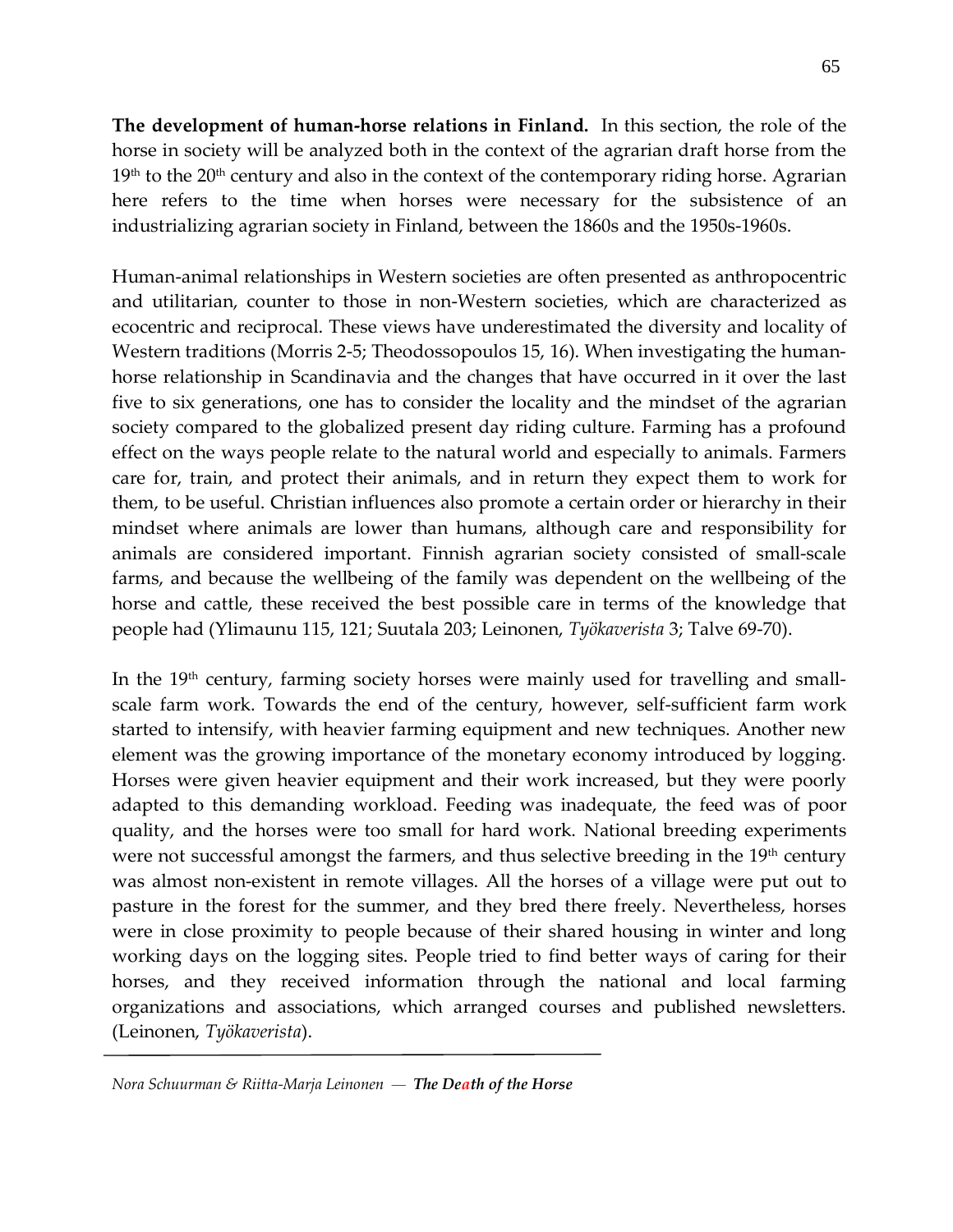The  $20<sup>th</sup>$  century agrarian conception of the horse was very anthropocentric. The horse was considered an animal dependent on humans and close to humans. For example, one informant spoke about it as an animal that had been "created as a servant for humans" (A), but it is more commonly referred to as a friend and a workmate. This implies that the horse is an integral part of culture and everyday life, and it has indeed been created or bred for work. What it also implies is that the horse is subordinate to the human. A "workmate" is a slightly more equal concept used for a work horse, and emphasizes the bond felt when working with a trained animal. The horse was not, however, merely connected with work. The interviewees also call the horse "a creature of nature" (A, B), and it is thought that humans had "to take care of these creatures for they are helpless when ill-treated" (A). And because horses are creatures of nature they also "like to be talked to and stroked" (B). Nevertheless, horses were an important part of the farming society, where they had their own place and duties.

In the 1950s farming community, the horse was a necessity and "it meant everything" (D). For example, it was called "the only vehicle and all-round tool" (C). After the war, horses were needed for sustenance and rebuilding. They were valuable, and they were not destroyed as long as they could stand on their feet. Many horses were worn out, and were therefore sore and aggressive. Communicating this to the men, who were tired, financially poor, and traumatized by war, did not help but easily resulted in the animal being shouted at and beaten. According to the narratives, horse handling was violent especially on the logging sites, for men were eager to make money and the wellbeing of an animal was not their main concern. Some horses were badly abused and killed through overwork and ignorant treatment, as described in the following extract:

Some savage masters loaded so many logs on the sleigh that neither the will nor the strength of the horse was enough to move it. Then some savages started beating the helpless horse with a pole. I personally witnessed how an owner beat his horse so badly that it fell in the snow. The furious man kept beating the animal, which was making pitiful sounds. Then my friend took his axe, went over to the savage, and said: Unless you stop beating the horse I will smash you head with my axe. The savage man looked murderously at my friend and mumbled: "That devil is disobedient." We watched the situation. The savage man stopped beating the animal and it stood up. He made the load smaller and the badly beaten horse started pulling the load.

*Humanimalia: a journal of human/animal interface studies Volume 4, Number 1 (Fall 2012)*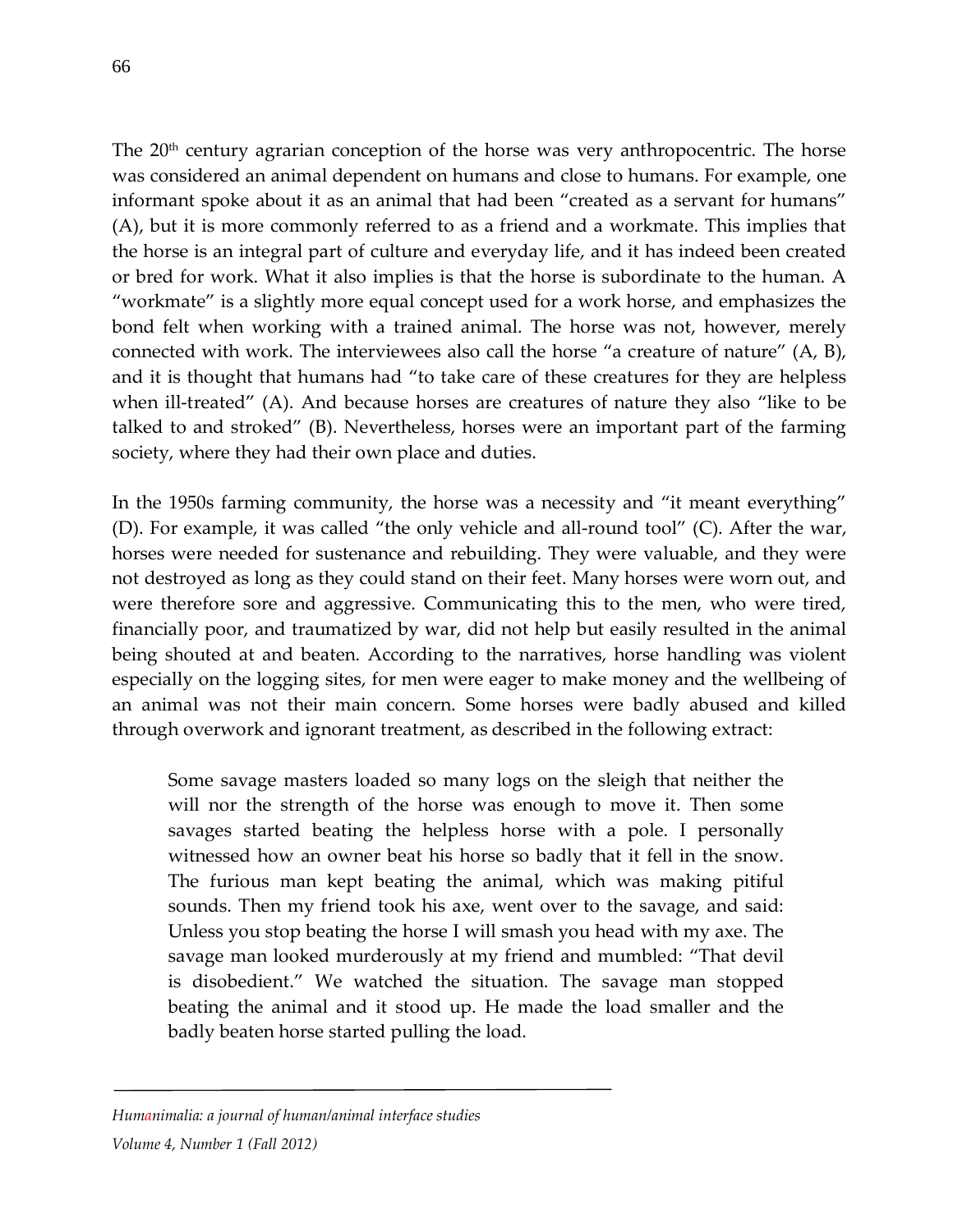Death released some badly beaten horses from their pains. They died at night in the stables. In the miserable conditions some horses took sick. They looked depressed and were coughing.—The horse was usually medicated by pouring half a bottle of moonshine down its throat and then the owner went logging with it. Sometimes a feverish horse like this died in the woods, much to the annoyance of its owner. (M)

Some relationships were longer-lived, some were briefer. Some men changed horses frequently. They would buy them from markets, Gypsies, and neighbors, and soon sell them again or change them for a better ones. Some horse dealers made a profit on logging horses. They would buy a horse cheap after the logging operations in the spring, and sell it again in the fall for a better price. If it was a "good horse," the interviewees would use it 5-15 years for hard work, and then sell it, or use it for lighter work, keeping the horse until its death. Thus the relationship might be short-lived, but when working fulltime, the man and the horse spent many hours together each day, and the horse lived in a stable at home or at the logging site.

In the equestrian culture of the 2000s, many aspects of the agrarian conceptions of the horse have been retained, but there are also new views and discourses that delineate the relationship to the horse. One of them consists of an emphasis on the horse as a biological animal and as part of nature. Thus, the moral commitment of the owner to her horse is tied to the naturalized idea of the horse. One of the riding horse owners states that "it is still an animal, so you should treat it more like an animal than a human" (K). Another interviewee sees that horses were "more like horses" in the 1980s, and that contemporary "urban horse owners are more alienated from horseness and nature" (I). The mental capacities of the horse are referred to by describing the horse as an active subject, "a thinking animal" (E), as defined by one interviewee. Thus, the horse is compared to humans by emphasizing its cognitive abilities and a subjective viewpoint on its life. This can be interpreted as an anthropomorphic account, but it can also refer to an understanding of the horse as a conscious subject and an animal distinct from humans. This discourse is opposed to the idea of the horse as a near-machine, as in the following citation from a riding horse owner: "an animal that is very badly planned" (I).

What has changed most in the role of the horse is the everyday relationship between the horse and its owner. The ways in which the horse's life is organized and the daily routines of the horse and the owner affect this relationship. Hence, the transformation of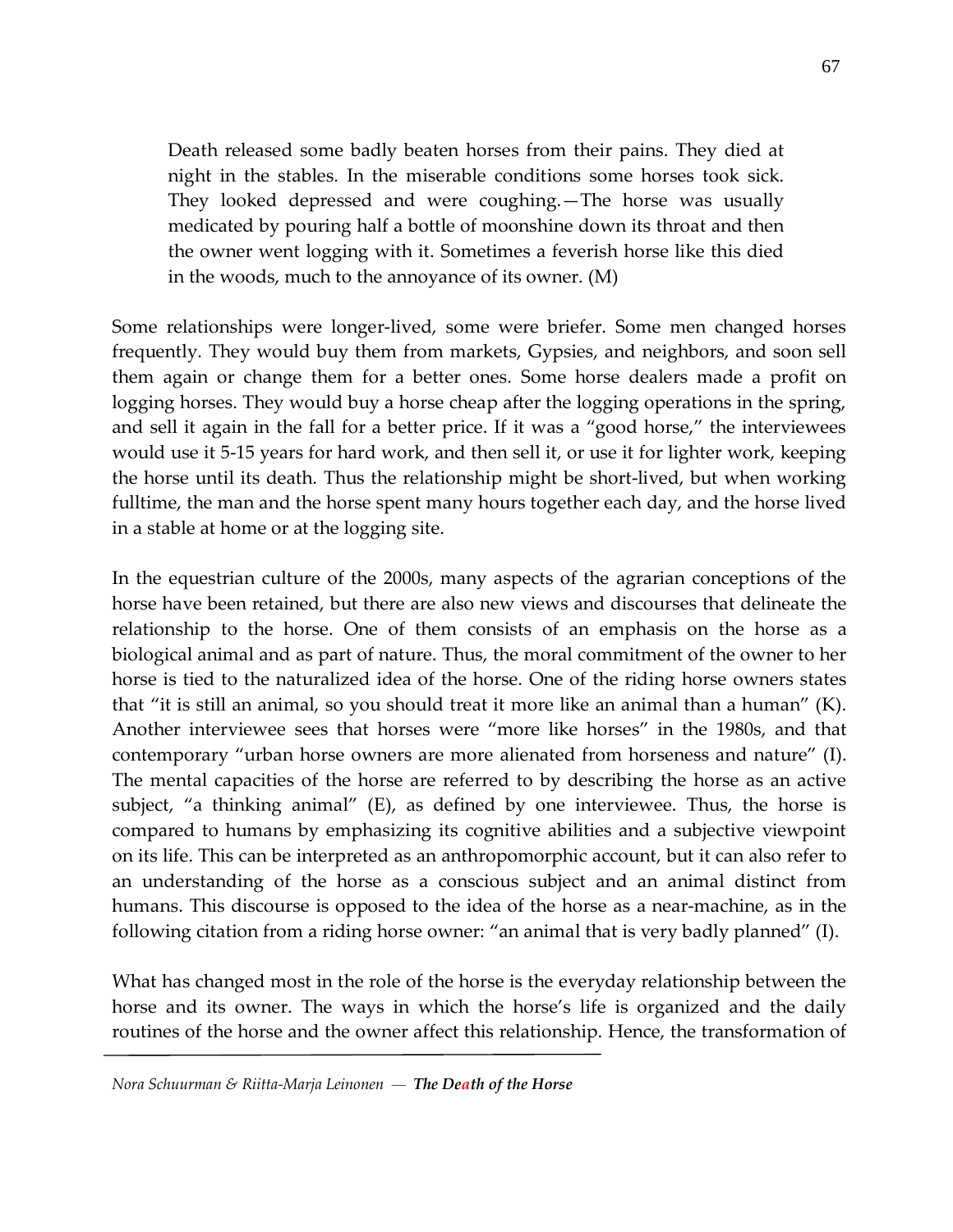the everyday has important implications for the animal itself, its welfare, and ultimately its death. In the contemporary riding horse culture, the purpose of the horse is to provide companionship and athletic opportunities for to the owner. Some riding horses live at the owner's own stables at home, whereas many are kept at livery stables, where the owner pays for the care of the horse and usually simply visits the animal for the purpose of riding. These practices also vary in intensity, with some owners spending nearly all their leisure time with the horse, even if it does not live at the owner's home yard. Thus, some interviewees cannot imagine life without their horse, since it has become part of their everyday routine to take care of the horse and to ride: "I could not be without [them], it is like another world for me and another way to relax, so that I communicate my own stuff with them" (E).

For some owners, the opportunity to compete in riding is the prime motivation for keeping a horse. This kind of relationship with horses cannot, however, be described as purely non-emotional or instrumental. For an amateur rider who keeps just one or two horses, these may be close companions in the intensive training and competition life. As one show-jumping enthusiast emphasizes, "you respect them, they are our friends" (F). The abuse of horses in competitions is also reported in the interviews, which can be interpreted in the context of this emotional relationship. When the rider does not succeed in competitions, the horse may be blamed for it. This is somewhat analogous to what happens in human friendships where both parties are considered equal – thus, relating to the animal emotionally comes very close to anthropomorphizing the animal.

All the informants emphasized the need to treat horses well. For the male interviewees, the horse was a workmate and a creature of nature that was helpless if abused. Hence, humans had a moral responsibility to take care of their horses. Another reason for grooming and feeding the horse well was because the horse "tells about its master" (A). In other words, in the 1940s and 1950s a happily moving, fat horse not only looked good but was also an indicator to the community that the owner was a skilled horseman. In addition, these men felt that their horses liked being talked to and patted. In other words, when taking care of their horses the men took the horse's point of view into consideration, and the aesthetic side also signaled the morals and skills of the horseman to his community.

When contemporary riding-horse owners seek the horse's point of view, they talk about the "happiness" or "enjoyment" of the horse as a justification for certain practices. They argue that the horse "enjoys," e.g. being on the pasture, or hacking out, because it "is fun for the horse" (F). One interviewee wonders: "Why do things which the horse doesn't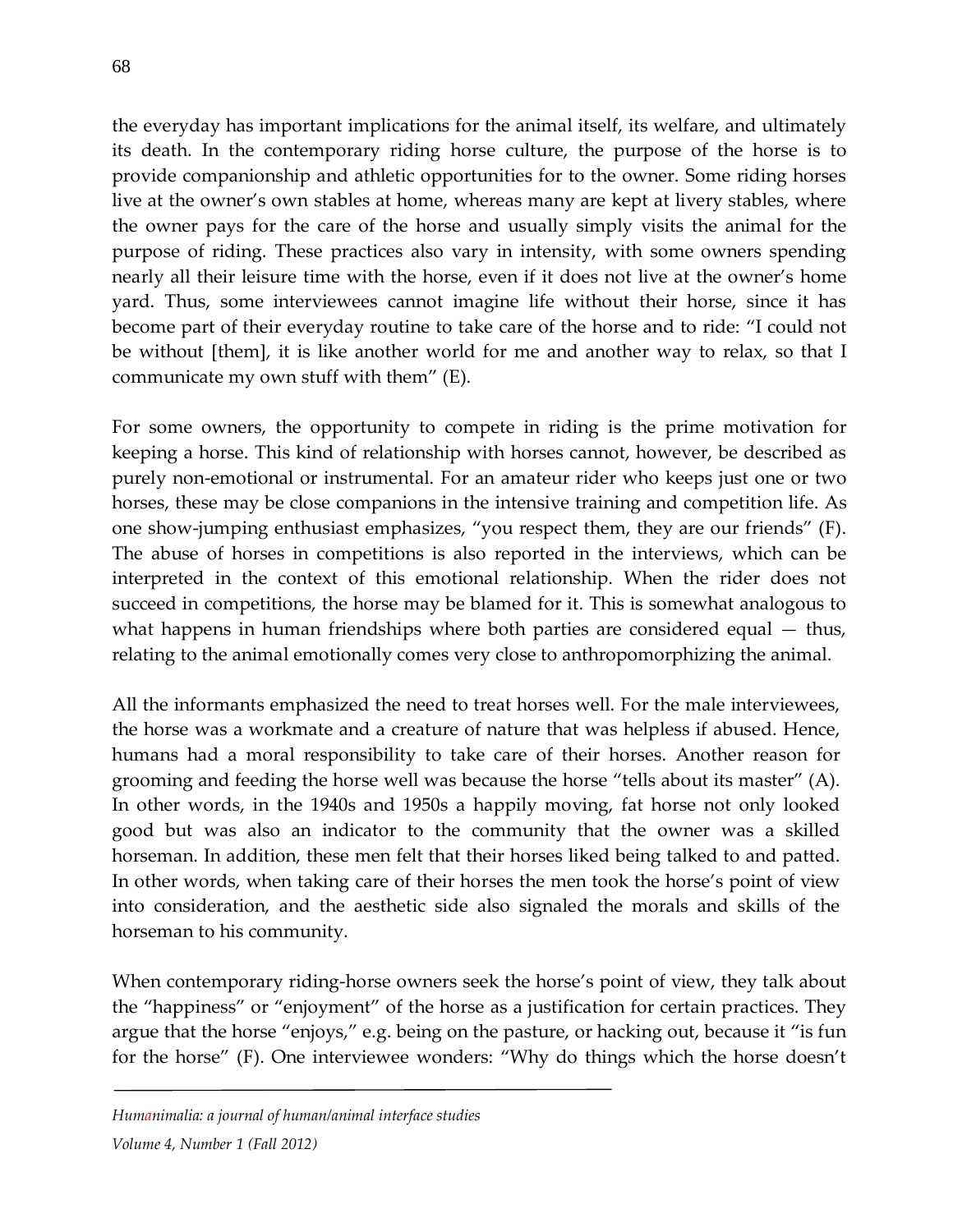enjoy!" (E). Sometimes, the perceived equine point of view becomes an important factor influencing the decision-making of the horse owner. It may be verbalized anthropomorphically, but in many cases the aim of the owner is to understand the needs and feelings of the horse as an animal different from humans. One interviewee explains how the happiness of the horse is connected with the question of horse welfare: "The cornerstone of a good equine life is … that it lives in an atmosphere of trust and security … and when it is calm, when it is not stressed, it prospers" (H).

Generally speaking, the transformation in horse keeping has clearly changed the way horses are perceived in everyday life, where they live and interact with humans. However, despite these changes, many aspects are shared between the different generations and contexts of horse keeping. The essential combination of emotional and instrumental relationship to the animal and the importance of communicating with the animal and of seeking its point of view in pursuit of its care and welfare can be seen in both contexts. What is new is the way in which owners naturalize the horse and try to understand it as an animal distinct from humans. In addition, the decision-making process concerning equine care and welfare is more public and reflective.

**Practices of horse slaughter, burials and flesh-eating.** In the 19<sup>th</sup> century, adult horses usually died of old age, poor care, or too much work. The work horse of the agrarian era was used until it was unable to perform its duties anymore. Horses that were killed were usually old, skinny, almost toothless, and could barely stand up. There were some exceptions, however, because free breeding on the summer pastures resulted in more foals than could be supported. Thus, fillies were usually killed, as were the foals that were born in the fall. Colts were valued, and could be sold. (Leinonen, *Työkaverista* )

Historically, it was not a common practice to eat horse meat in Finland until the  $20<sup>th</sup>$ century, even though horses were sacrificed and ritualistically eaten in the pre-Christian era. In the  $19<sup>th</sup>$  century, a dead horse was considered unclean, and it was not usually killed by its owner but by a local skinner. The skinners were held in contempt and they were not allowed to eat at the same table with others, while the dishes that they used were destroyed. This ritual uncleanness affected the position of the skinner in the agrarian society. Touching unclean horse carcasses placed the skinners in their own distinctive place on the margins of society (Douglas). The skinner killed the horse by stunning it with a blow to the forehead with the back of an axe or a poleaxe (cf. Higgin et al.) and then cutting the throat open. After that, he skinned the horse and buried the carcass. He took the skin, which was valuable in making boots and other leather goods.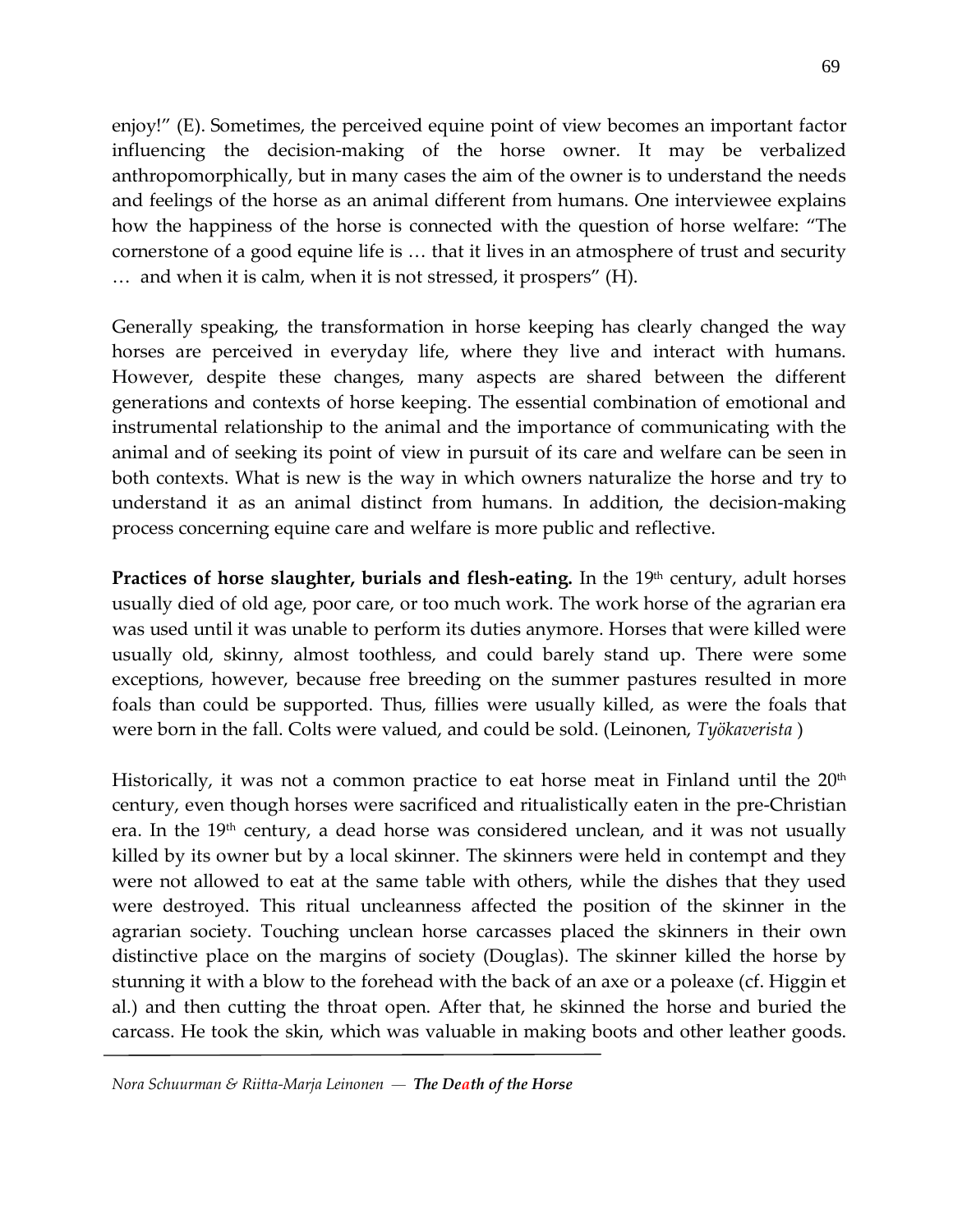(Leinonen, *Työkaverista*; Haavikko; Lehikoinen.) The flesh was not eaten, for that would have been considered a sin, as we can see from this quotation from 1915.

My horse is buried in full regalia, collar around its neck, bridle in its mouth, saddle on its back. This is the way my horse is always buried. As God has created it to pull, no one eats its flesh. It is a sin even to skin it. (N)

The prohibition against eating horse flesh and considering the horse carcass unclean are probably due to both folk beliefs and Christian traditions. In Finnish folk tales the horse was born in the sacred grove where the ancestors lived. Thus, the horse was a mediator between two worlds: the living and the dead. Before the arrival of Christianity, horses were sacrificed, and bits and other horse-related items have been found in Iron Age graves, usually in men's graves, but also in women's. In Scandinavia during the Viking and Iron Ages, horses were thought to take the dead to the afterlife, being the helping spirits of shamans as well as valuable personal property (Shenk 5). Christianity reached Finland in the 12<sup>th</sup> century and introduced new practices concerning the horse. The Catholic Church wanted to draw a line between Christians and the pagans who ate horse meat, and it had abjured horse meat from the diet in the 8th century, thus drawing a line between the profane and the sacred. It was also believed that pure animals suitable for food had cloven hoofs and ruminated, and that God gave the horse to humans as a servant and therefore it could not be eaten. (Sherman 57; Douglas 101) The reluctance to slaughter horses for food has prevailed to some extent in many Western countries (Thompson 25; Vialles 120).

In the  $20<sup>th</sup>$  century attitudes changed and horse carcasses were no longer considered unclean. Horses were shot, but they were still buried on the farms, not eaten. Old, injured, and sick horses were, however, often sold on at market, and this was seen as cruel by the emerging animal protection movement. At the turn of the  $20<sup>th</sup>$  century, animal advocates and agricultural schools tried to promote the use of horse flesh for human consumption (Nieminen; Leinonen, *Työkaverista* ). The purpose of this was to encourage the slaughtering of old and injured horses in order to prevent further suffering. At the time, the idea was still too controversial and the activity did not last long.

During the Second World War, altogether 22, 000 Finnish horses were killed or lost (Waris). Delivering food to the front lines was not always possible, and sometimes horses were killed for food. Horse meat was sometimes a welcome addition to the one-

#### *Humanimalia: a journal of human/animal interface studies*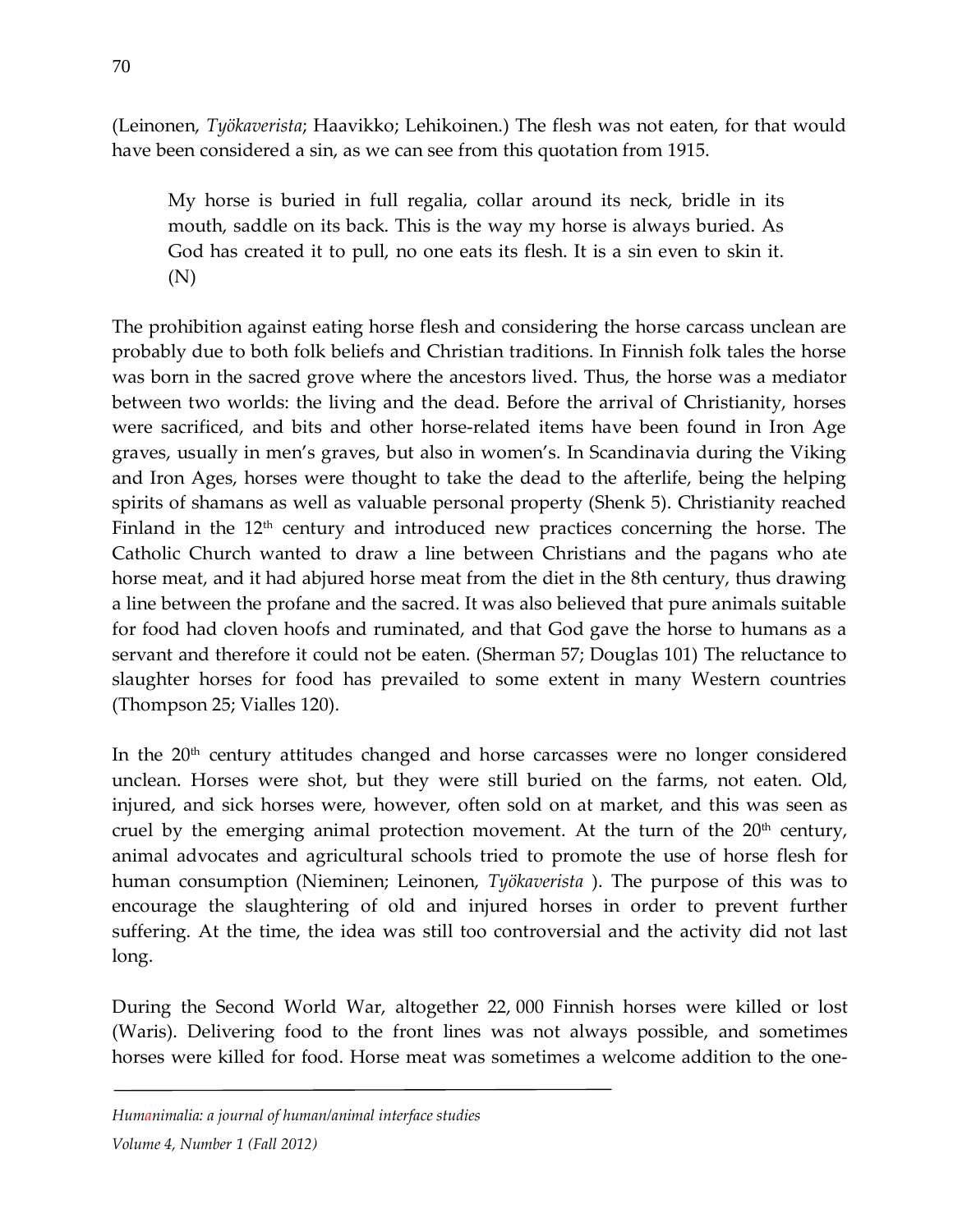sided diet of the soldiers, but usually it was a "necessary evil" that took some getting used to by the men. Men would rather eat Russian horses, and horsemen did not eat a horse they had known (Leinonen, "Finnish Narratives"). Sometimes horses were even buried on the battlefield (Ojala). Dying horses were symbolically seen as war heroes, like the men. "Heroes" and "veterans" were words often used of war horses as well. By speaking of the horse as a hero or veteran "doing its duty in defending the country" (O), people justified their actions and explained their guilt about making horses suffer. It was difficult for people to think of the pain, fear, and agony that horses felt during the war. In harsh conditions horses became very important to many soldiers; they shared the same traumatic experiences and men felt solidarity, affection, respect, guilt, gratitude, and appreciation for the animal (Leinonen "Finnish Narratives").

After the Second World War, slaughterhouses paid good money for horses, and slaughtering began to become more popular. More and more slaughterhouses were set up, following developments elsewhere in the Western world (Vialles 17, Burt 122). Thus the common way to deal with a horse that was not fit for work was to take it to the slaughterhouse. There were, however, still those who considered it unethical to sell the old horse to be slaughtered, and rather shot and buried it on the farm. Some even called these places burial grounds, and pets, such as dogs and cats, were sometimes buried there, too. In the 1950s and 1960s, a neighbor or a relative might come to take the horse to be butchered, and on these occasions the owner of the horse would leave the farm. This tells about the emotional bond that people had with their horses, and it can also refer to the old taboo of the unclean carcass and the custom of letting someone else kill the horse. (Leinonen, *Työkaverista*). Nevertheless, many owners had to sell the horse to be butchered even though they would have preferred to bury the horse on the farm. The draft horse was considered a faithful servant until the end and even beyond, as we can read in the following.

Nisse was put into the butcher's truck just like Vappu because we could not afford to give either of them a peaceful final resting place at our home farm, even though we had once planned to do so. Our family needed the money, and Karjapohjola (slaughterhouse) paid good money for an old horse. — Maybe Vappu did not expect to have peace after death. And it was helping the family for the last time as the money from its flesh was used for the good of the family. (P)

*Nora Schuurman & Riitta-Marja Leinonen — The Death of the Horse*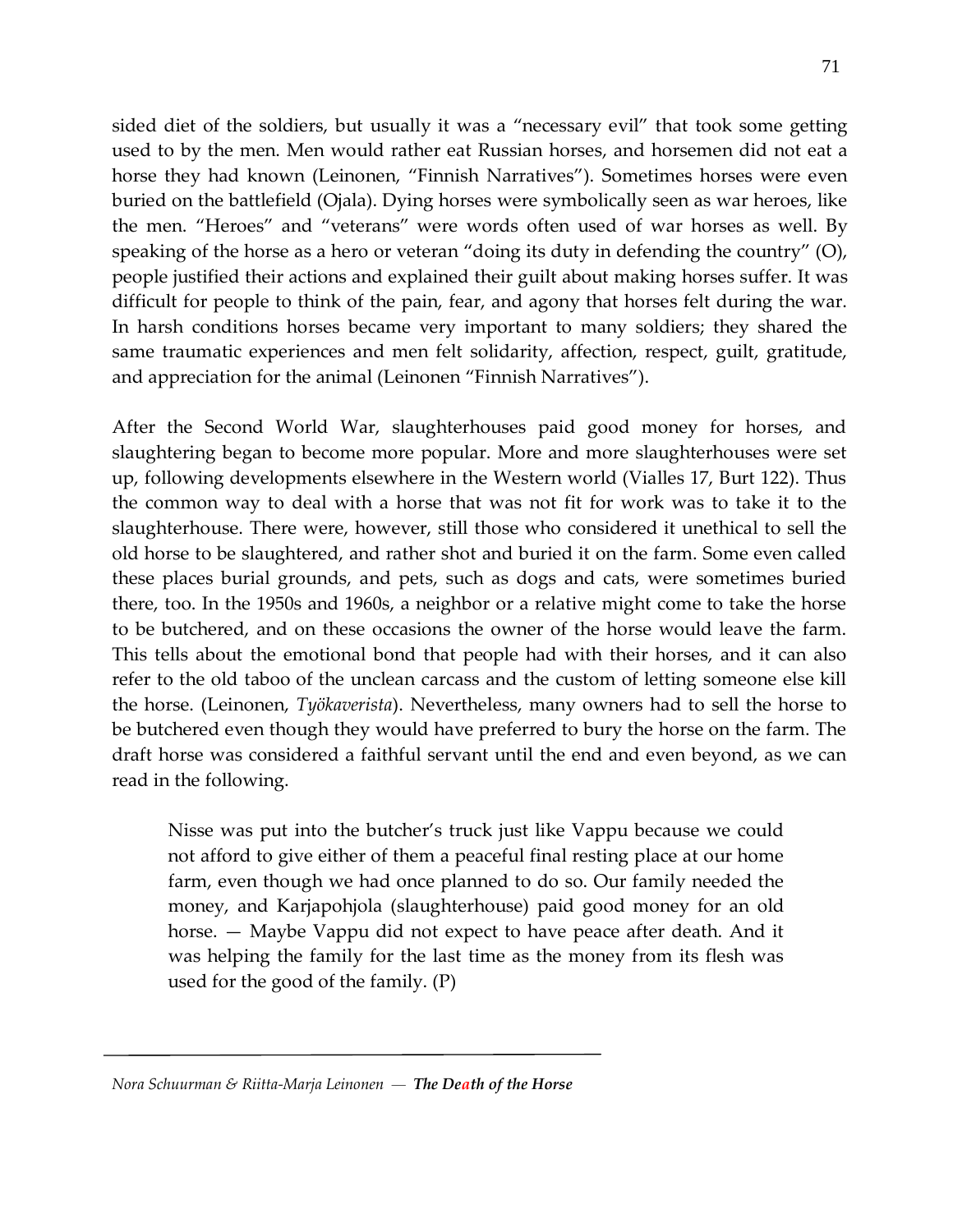Today, equine death raises several practical questions that the owner of the horse has to solve: first, whether the horse is to be killed or not; second, how the killing will be carried out; and third, what to do with the carcass. There are basically two ways of killing a horse in contemporary Finland: a mechanical one and a medical one (cf. Marvin 16). The horse can be euthanized with an injection given by the vet, or it can be slaughtered at an abattoir or at home, in which case the meat cannot be consumed by humans. After Finland joined the EU in 1995, the prices for horse meat fell, which in turn led to a decline in slaughterhouses accepting horses. There is no tradition of horse rescue charities in Finland, and unfit and unwanted horses are in many cases sold on, just as they were a hundred years ago. This welfare problem has been discussed amongst the equine industry and relevant organizations, and they have sought solutions in improving the slaughtering options (Suomen Hippos, *Hyvinvoiva hevonen*). The questions of equine death, slaughtering, and euthanasia seem, however, to be controversial amongst horse owners.

If the horse is euthanized, there are four ways of getting rid of the carcass. It is possible to take it to the dump, but horse carcasses are now considered risk waste and have to be covered immediately (Iinatti). Burying the horse on the farm is strictly limited to certain conditions due to environmental regulations, e.g. whether the farm is in a groundwater area or not (Suomen Hippos, *Hyvinvoiva hevonen*). Thus, a common practice is to have the carcass taken to a carcass elimination plant. As many owners wish to have a place where they can remember their horses and take flowers to their graves, it is now possible to have horses buried in pet cemeteries or cremated at a pet crematorium.

Sometimes the death of a horse is caused by an accident or illness. For example, in the 1950s an interviewee's horse died at a logging site. The horse was going downhill with a load, fell, hit its shoulder on a tree stump, and had to be shot in front of its load. In another case, in a village in Lapland, a horse was killed after sinking into a lake and freezing. Contemporary horses may die in traffic accidents, as described in one of the interviews. Other causes of death mentioned include slipping or falling in the paddock and breaking a leg. Incidents of fatal illness such as colic and Cushing's disease are also mentioned. These examples illustrate how the risks for horses have changed along with the practices of horse keeping.

**Grief, guilt and hard decisions**. The practical questions of equine death are tied both to ethical issues and also to the emotional relationship to the animal. Often the situation emerges unexpectedly, but sometimes there is more time for the owner to be prepared for the loss. The grief caused by the loss of a horse is described in the data in many ways.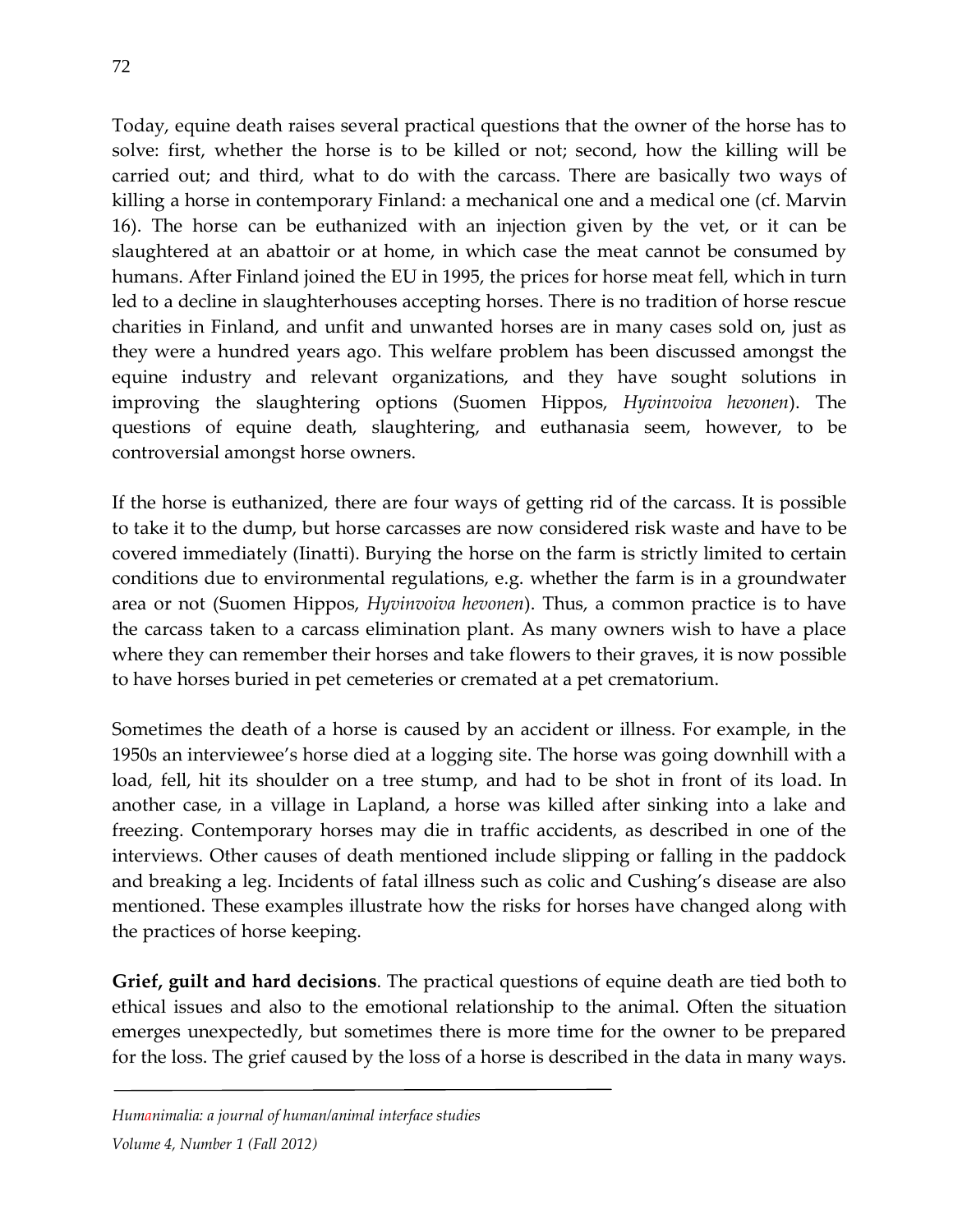In the agrarian era, the death of a horse was grieved over by the whole family. Men especially talked openly about the grief of losing a horse. This is because the man-horse bond remained central in Finnish horse culture until recent decades, and grieving over a horse was "allowed" for men in agrarian society. Grief over a dead horse was particularly strong if the horse had been the man's personal favorite. One interviewee said that the only time he had shed tears over a horse was when his good trotter was killed suddenly at the races.

Similarly, the death of a riding horse is openly mourned to the extent that it is sometimes difficult to recount the incident to the researcher. Often even the thought of losing the horse is hard, as when the horse is ill for a long time with no certainty of its recovery. The sudden death of a horse is grieved over for a long time afterwards, as described by the interviewee whose horse had been euthanized because of a broken leg. She had preserved the broken bones, as they helped her remember that euthanasia had been inevitable:

There was nothing you could do about it. Actually, I have the bones over there in a basket in the closet, I cooked them so that… That's another way of dealing with your grief, I cooked the front legs … but when you hold the coronal bone in your hand and it's, it's just a handful of pieces, you know for sure that you made the right choice, that you didn't try whether it could have been saved by an operation. (I)

Sometimes talking about the death of a horse was difficult for the interviewees, especially if the incident had been very recent. One interviewee still remembered that the vet had talked inappropriately about the dead horse, referring to it as "the carcass: They must have some respect" (F). Another interviewee felt that her horse had fallen ill and had to be euthanized due to incorrect feeding, and she blamed the livery stable for it. This reflects the tendency to attribute problems to external conditions as a strategy to avoid guilt (Birke et al.).

The question about whether to continue the life of a horse or not may be faced by the owner at any stage during the horse's lifetime, if the horse has an incurable injury or an ailment or a behavioral problem that prevents its use permanently. The owner may also consider euthanizing the horse if she can no longer keep the animal, or the horse does not succeed in competitions in the way it was expected to. When the horse grows old, the owner has to decide whether it will be allowed to live until it dies naturally, or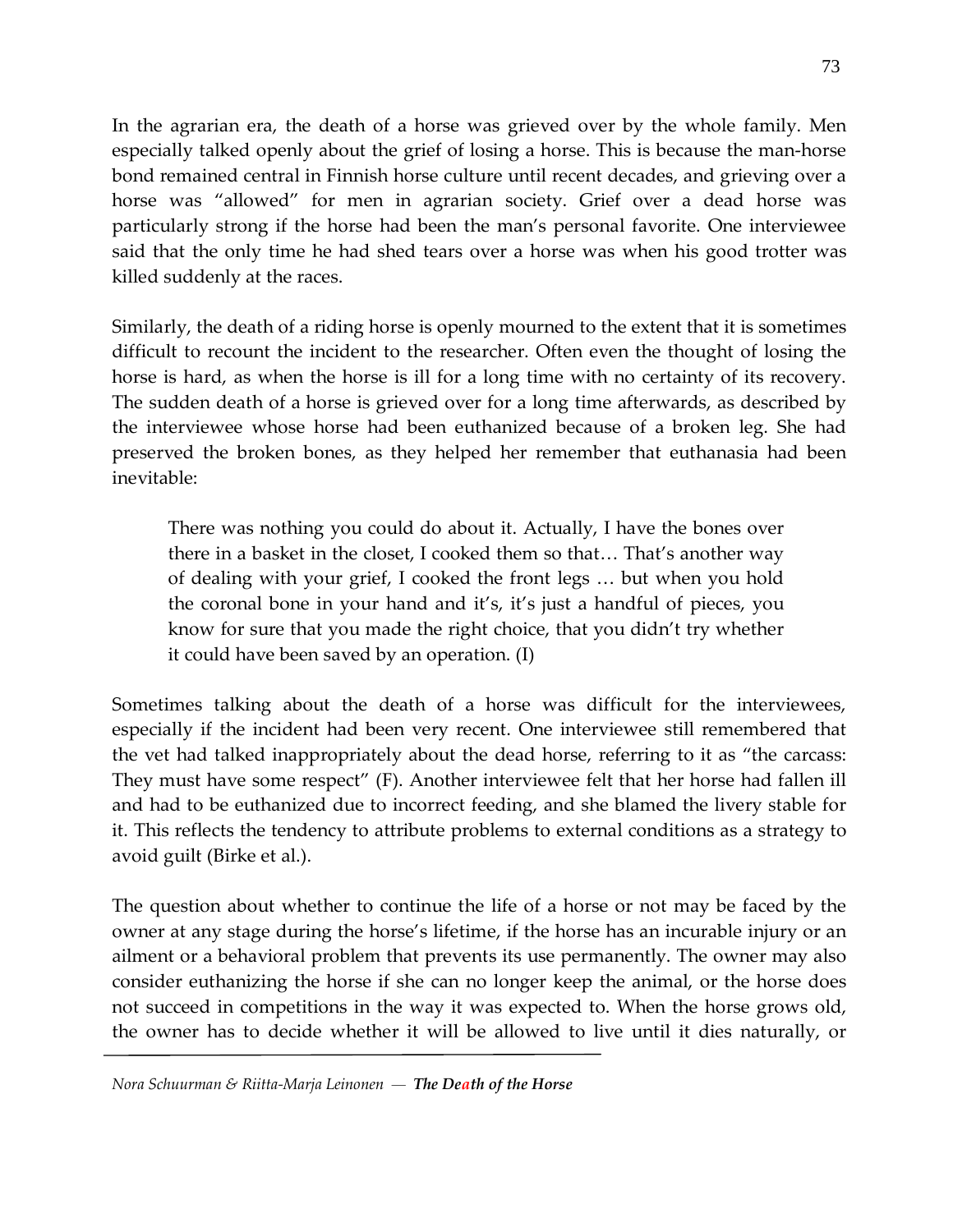whether it will be euthanized while it is still fit and well. In the data, euthanasia is mainly discussed in the context of equine welfare. Euthanizing horses is seen as part of taking care of the animal, and thus a moral issue. The interviewees generally believe that horses should not be allowed to live too long when they are sick, injured, or simply too old and weak. As one interviewee puts it: "you have to look at the animal. When its time has come, unfortunately, you just have to let it go" (G). She stresses that the decision is for the owner to make. Another interviewee mentions that she wants to have a nice memory of her horse as it has been while it is still "glossy and lovely" (E). If the animal is suffering, it is considered better if it "can get out":

people keep horses until they are too old all too easily; they get so weak, and the horses are sick because they are old and weak. People just don't want to put them down, 'cause they are so used to seeing them at the yard. It is, it is wrong. (L)

Among the arguments in favor of euthanasia is the horse's own subjective experience. One interviewee claims that it is not important for the horse itself how many years it is still going to live. This kind or argumentation is similar to the emotional strategies used by shelter workers (Arluke and Sanders). When the animal's point of view is interpreted in a way that supports the owner's actions, any feelings of guilt over killing the animal are avoided. On the other hand, there are owners who are not ready to euthanize a horse even if it is sick, claiming that the horse "must be given the value of staying alive, if it is, if the horse is not hurt" (L). Especially euthanizing a healthy animal is not considered appropriate. These owners point out that the horse sometimes "deserves to be retired" (E) after working for humans for a long time. In this discourse the horse is compared to humans, but there is also an empathetic tendency to identify with the animal itself. Behind it lies the moral question of preserving life whenever possible, but paradoxically, there is a risk of guilt in case the animal is in pain after all.

One of the men interviewed said that he had buried only his best trotter at the home farm, and taken the others to the slaughterhouse. This dualism can also be found in the context of contemporary riding horses. If they do not die suddenly, the question of euthanasia performed by the vet at home versus slaughtering at the slaughterhouse has to be faced when the decision about ending the horse's life has been made. The question about slaughtering horses divides horse owners, but the divide is not always about whether slaughtering is acceptable or not. The main issue is the close emotional relationship to the owner's own horse, which differentiates this animal from others of its kind. As has been the case during wartime, people do not always want to eat the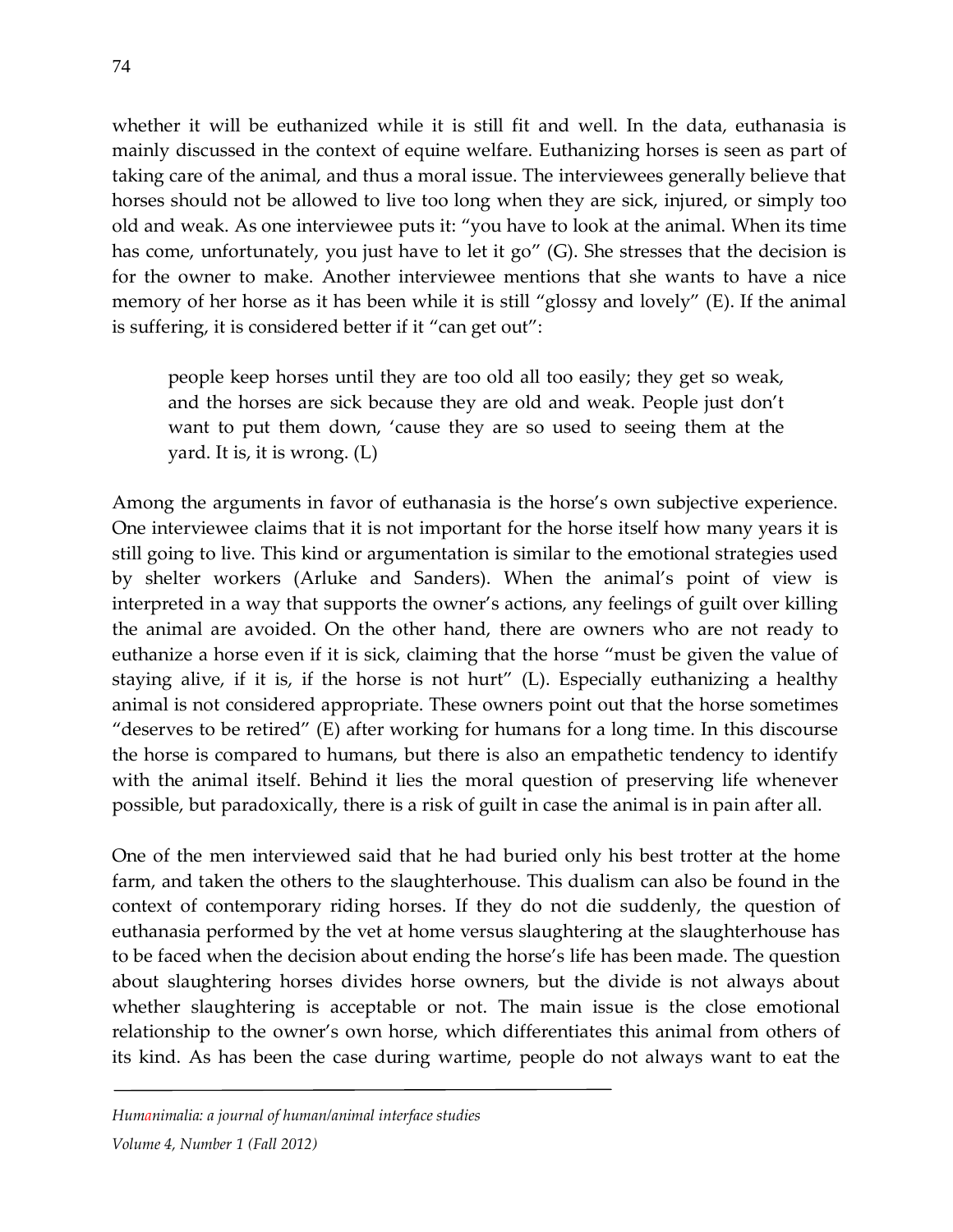horse they have known. Thus the moral principles of treating animals are contextually defined, when the familiar horse is not treated in the same way as horses in general.

For ethical and ecological reasons, slaughtering horses is sometimes considered more ethical than selling them cheap or giving them away for free. Many of the interviewees mention the benefits of having horses slaughtered, e.g. a reduction in the amount of imported horse meat, which has been associated with animal welfare problems. In consequence, some owners prefer slaughtering, as can be seen in these two citations: "I don't want the horse to be in a hole somewhere, because when it's dead it's meat" (I); "I would probably take him to the slaughterhouse, because it's sensible recycling" (J). In these views, slaughtering horses is linked to the naturalizing discourse by defining animals ultimately as organic matter.

On the other hand, statements against slaughtering horses are many, as are the experiences of burying horses. Being euthanized by the vet and buried at home is regarded as mentally easier for the horse itself. Several interviewees do not consider slaughtering an option. One interviewee especially mentions that she has nothing against eating horse meat, but she would still have her horse buried, as she had done before, thus reflecting the above-mentioned attitude towards familiar horses. In spite of the restrictions, many owners do have the possibility of having their horse buried in the stable yard. If the horse is kept at a livery stable, the yard owner sometimes helps by offering to bury the horse on the property. This is considered very good service for the clients and also strengthens the trust between the client and the yard owner. As the two have taken care of the horse together during its lifetime, it is seen as morally appropriate by the yard owner to help out when the horse's life comes to an end.

The yard owner may also help by taking the horse to the slaughterhouse as "there are many who cannot take their own horse there" (I). In this way the responsibility for the death of the animal is handed over from the owner to a professional whose relationship to the animal is distant (Marvin 17). One interviewee, a yard owner, tells about precisely this:

these clients' horses that we've had and the owner wanted them to be put down, we have handled this so that we take them all the way to the slaughterhouse, so that the owner does not have to see the business. (G)

In Finland, slaughtering horses is not industrial in the same way as it is for agricultural animals. Each case is dealt with separately, thus dealing with the anonymity and many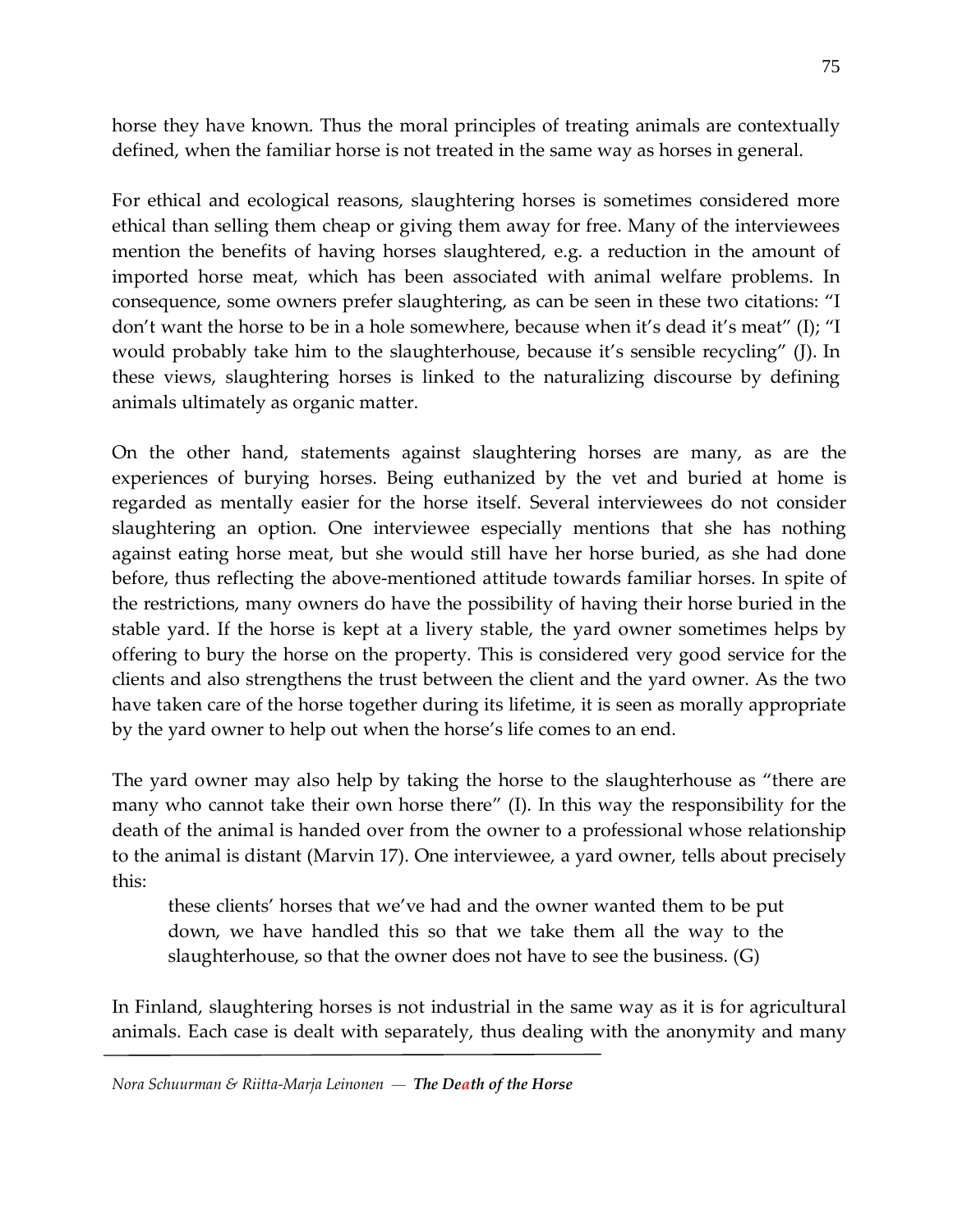welfare problems inherent in industrial slaughter (see Vialles 31; Calvo) are not discussed in the context of horse slaughter. For some riding horse owners, however, slaughtering a horse is clearly an emotional issue. This seems to reflect a way of seeing the relationship with the horse as emotional and moral despite the instrumental value of the animal. One of the more experienced owners links the close relationship with a horse with a morally responsible way of dealing with its death: "the people who also experience the horse emotionally, how can they manage the thought that they have loaded the horse into the slaughter transport truck" (H). Consequently, euthanasia performed by the vet is seen as a favor for a faithful friend: "We had 22 years together. So I thought it would not have been the way I think of the world, if I had led her to the animal transport truck and she had gone to the slaughterhouse and someone had eaten her" (H).

One of the strongest arguments against slaughtering is found in the viewpoint of the horse, and especially in the context of being transported to the slaughterhouse, a place unknown to the animal (Marvin 16). According to one interviewee, being euthanized by the veterinarian is easier for the animal because it cannot realize what is happening. The horse is taken out of the stable, it is in familiar surroundings, it sees the other horses and a trusted handler, and then it is all over. In contrast, taking the horse into the strange surroundings of an abattoir frightens the animal and causes stress. This stress is transferred to the meat as stress hormones; here the moral and empathetic argument is strengthened by using an instrumental argument. The example illustrates the ways of relating to equine death more generally: although it has been and still is primarily an emotional and ethical issue, the instrumental meanings attached to it are inseparable from the emotional and ethical aspects.

**Conclusions.** In this paper, we have discussed the changing practices and conceptions of equine death, from the agrarian work horse era to contemporary riding horse culture. It was our hypothesis that the ways of relating to equine death have changed through modernization. According to our research, there have obviously been changes, but the unchanged aspects can be found in the emotional meanings attached to the horse and the emphasis on seeking the animal's own point of view.

As an emotional relationship to horses is not a new phenomenon, there has been a restructuring of the contexts and manifestations of emotional and instrumental meanings attached to the horse. In the agrarian era, it was thought that humans have a moral duty to treat horses well. Good horsemen were socially respected. They disciplined and worked their horses hard but also gave them thanks with a moment's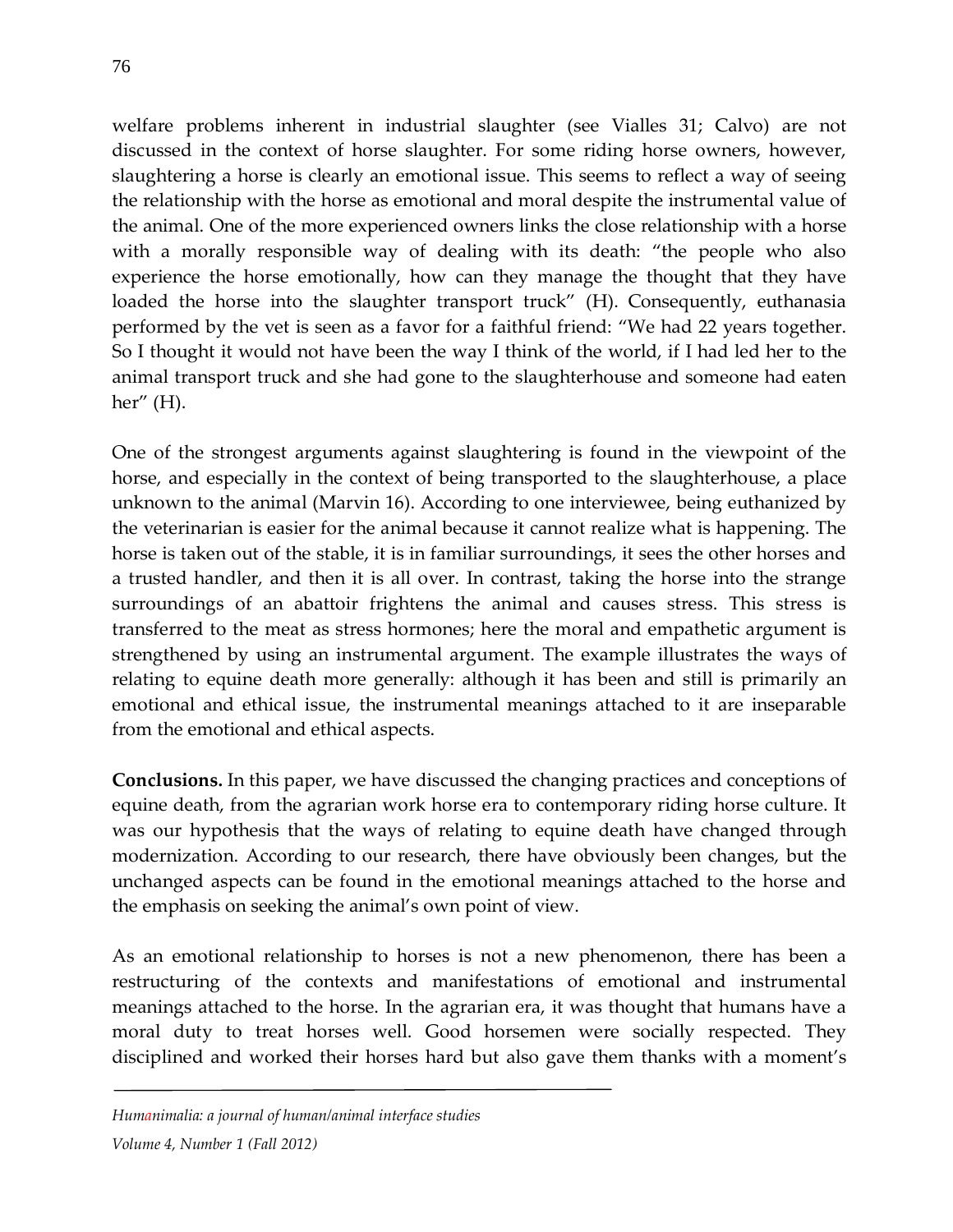rest, kind words, and patting. Their goal was to get the work done and keep the horse and equipment fit to perform, but they also respected the needs and experiences of the horse, their fellow worker. Many of the horses were worn-out and angry in the 1940s and 1950s, but as they were indispensable they had to be used for work. In contemporary equestrian culture the animal may be anthropomorphized or naturalized, but there is also a tendency to understand the horse empathetically as an individual animal.

The emotional relationship with the animal, including grief, guilt, and moral questions, has direct implications for how it is cared for, including the decisions involving the ending of its life. Historically, the emotional and ethical aspects seem to be strong, but the instrumental conceptions have varied according to contextual conditions and practices. What is new in contemporary horse keeping compared to the agrarian era is that the decisions are more individual and therefore openly reflected on and argued for. The understanding of what is the right way to deal with equine death is tied to the perception of the horse's own point of view about its own welfare. It seems that the need to reflect on the animal's viewpoint demarcates the contemporary culture from the agrarian one, placing the former firmly within the realms of modern society.

In coping with and managing equine death, the owner of the horse has to solve two main questions. First, whether it is best for the horse to be killed or to be allowed to continue its life. Second, if the horse is to be killed, which method is the most appropriate – and most humane. The emotional and instrumental meanings attached to the animal are embedded in these two questions. The ways in which slaughtering and euthanasia are viewed today reflect the historical processes and practices of different times and material contexts. The acceptability of slaughtering horses bears the economic necessity of the post-war era to use and recycle everything possible. Ethical and ecological reasons are presently used as justifications for the practice of slaughtering horses. There have, however, been tendencies at different times to avoid slaughtering or eating horses with which the owner has had an emotional relationship. Similarly, the wish to bury horses is not a product of contemporary companion animal culture but a historical tradition that is  $-$  and may always have been  $-$  tied to the emotional relationship with the horse as a workmate and as the significant other. These horses are often euthanized at the yard, which is justified contextually by various strategies such as emphasizing the animal's own point of view. Finally, the practice of keeping old and weak horses alive in the name of retirement, can be interpreted as analogous to dealing

*Nora Schuurman & Riitta-Marja Leinonen — The Death of the Horse*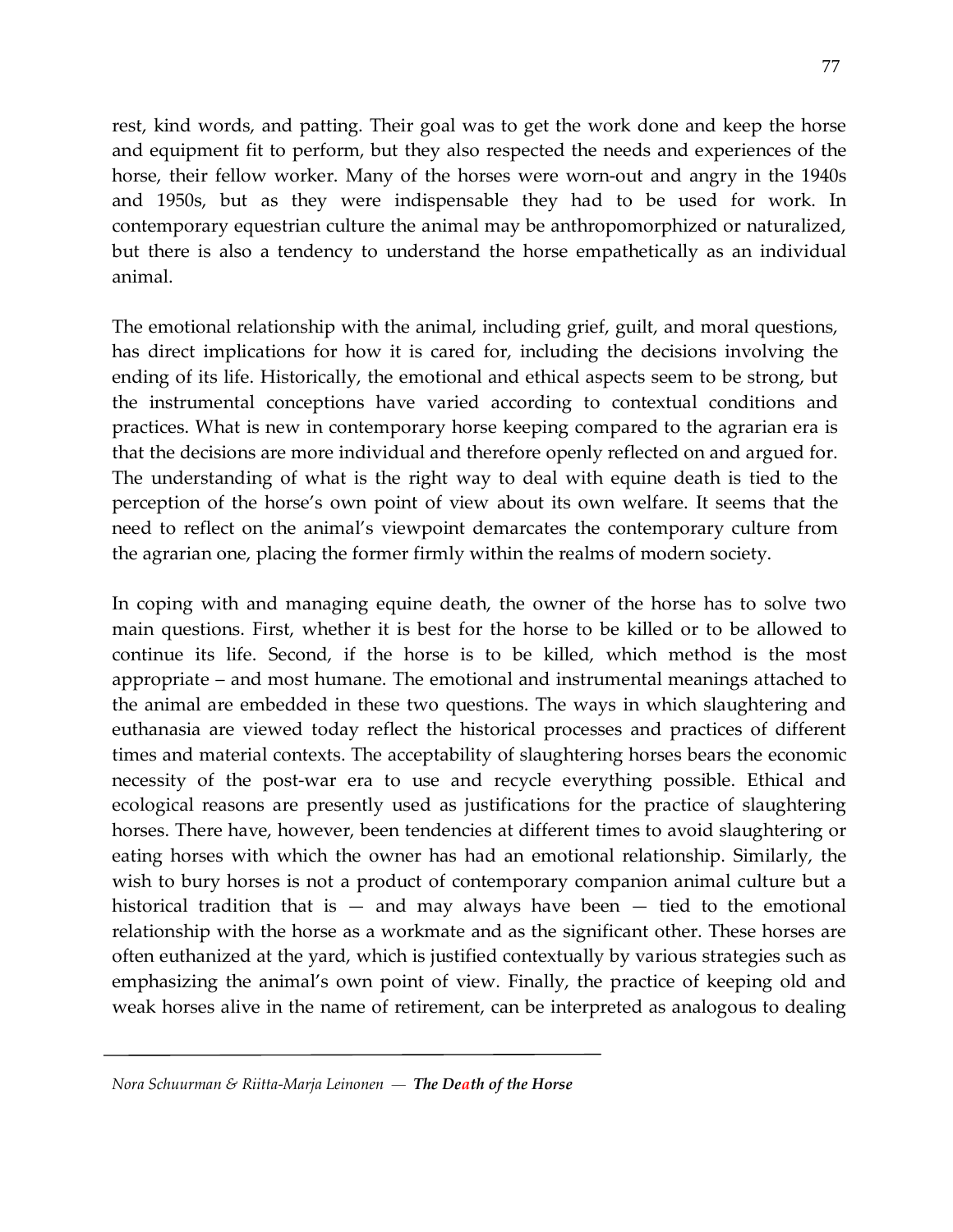with old age in human companionships but also as a new way of building relationships with animals in a society that is not dependent on horses economically.

The arguments for various solutions in dealing with equine death can be interpreted as strategies to avoid guilt over the death and suffering of the animal. They can also be understood as manifestations of the emotional burden involved in the responsibility of killing an animal to which the owner is closely attached. In promoting a certain way of dealing with equine death, policy-makers, animal advocates, and the equine industry would benefit from understanding the cultural meanings and historical practices of equine death. As the emotional, moral and instrumental questions attached to euthanasia and slaughtering are not homogenous and straightforward, a simple solution is not possible. Considering the emotional ties that people have to animals, the ethical and cultural aspects should be foremost in providing opportunities for individual decisions.

**Acknowledgements.** We would like to thank the Academy of Finland for the financial support for the project "Companion Animals and the Affective Turn: Reconstructing the Human-Horse Relationship in Modern Culture" (14875) that enabled us to write this article. We also want to thank the two anonymous referees for their helpful comments and suggestions.

## **Notes**

1.Writing competitions organized by the Finnish Literature Society are an old and established method used to gather traditional knowledge from lay people.

2. The Finnish Literature Society is a research institute and cultural organization and a publishing house founded in 1831 for the study and promotion of Finnish language and folk culture. The Folklore Archives collect oral tradition, personal narratives and memories.

3. Informants are identified by alphabetical letters, the key to which can be found in the appended List of Informants Cited.

## **Works Cited**

Arluke, Arnold and Clinton R. Sanders. *Regarding Animals*. Philadelphia: Temple UP, 1996.

#### *Humanimalia: a journal of human/animal interface studies*

*Volume 4, Number 1 (Fall 2012)*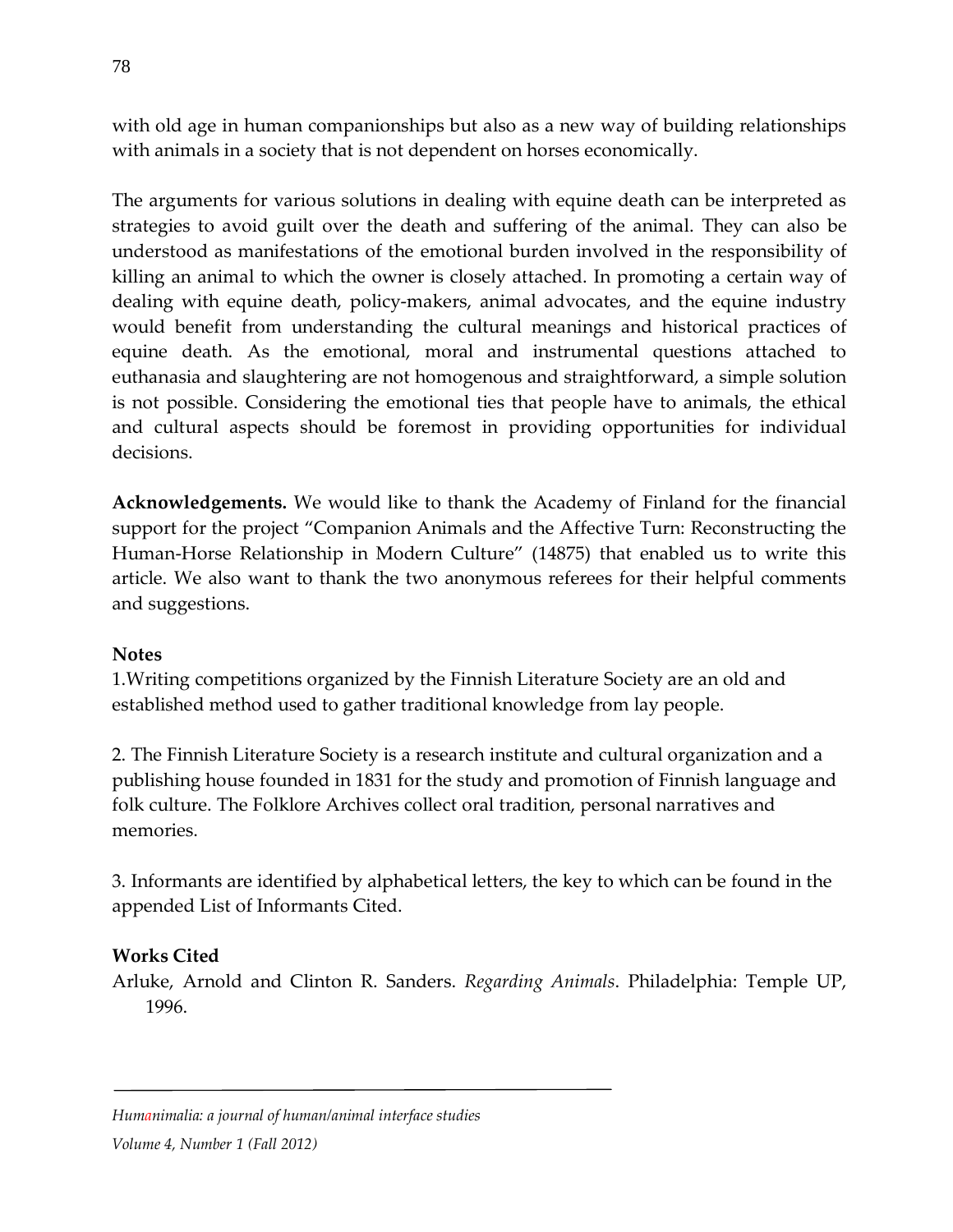- Atkinson, Rowland and John Flint. "Accessing Hidden and Hard-to-Reach Populations: Snowball Research Strategies." *Social Research Update* 3 (2001). Online. 26 January 2009.
- Bekoff, Marc. *The emotional lives of animals*. Novato: New World Library, 2007.
- Birke, Lynda. "Talking about Horses: Control and Freedom in the World of "Natural Horsemanship". *Society and Animals* 16.4 (2008): 107-126.
- Birke, Lynda, Joanna Hockenhull and Emma Creighton. "The Horse's Tale: Narratives of Caring for/about Horses." *Society & Animals* 18.4 (2010): 331-347.
- Buller, Henry and Carol Morris. "Farm animal welfare: a new repertoire of naturesociety relations or modernism re-embedded?" *Sociologia Ruralis* 43.3 (2003): 216-237.
- Burt, Jonathan. "Conflicts around Slaughter in Modernity." *Killing Animals*. The Animal Studies Group. Urbana: U Illinois P, 2006. 120-144.
- Calvo, Erika. "'Most farmers prefer Blondes': The Dynamics of Anthroparchy in Animals' Becoming Meat." *Journal for Critical Animal Studies* VI.1 (2008): 32-45.
- Cassidy, Rebecca. *The Sport of Kings. Kinship, Class and Thoroughbred Breeding in Newmarket.* Cambridge: Cambridge UP, 2002.
- Daston, Lorraine and Mitman, Gregg. *Thinking with animals. New perspectives on anthropomorphism*. New York: Columbia UP, 2005.
- Douglas, Mary. *Purity and danger: an analysis of the concepts of pollution and taboo*. London: Routledge, 1984.
- Dutton, Diane. "Metaphors in constructing human-animal relationships." *Encyclopedia of Human-Animal Relationships Vol. 3*. Ed. Marc Bekoff. Westport: Greenwood Press, 2007. 1065-1068.
- Eskola, Jari and Juha Suoranta. *Johdatus laadulliseen tutkimukseen.* Tampere: Vastapaino, 1998.
- Flyvbjerg, Bent. *Making Social Science Matter: Why social inquiry fails and how it can succeed again.* Cambridge: Cambridge UP, 2001.
- Franklin, Adrian. *Animals and modern cultures. A Sociology of Human-Animal Relations in Modernity*. London: Sage Publications, 1999.
- Haavikko, Ritva. *Hevonen taiteessa, runoudessa, historiassa*. Helsinki: WSOY, 2003.
- Harbers, Hans. "Animal farm love stories: About care and economy." *Care in Practice. On Tinkering in Clinics, Homes and Farms.* Ed. Annemarie Mol, Ingunn Moser and Jeannette Pols. Bielefeld: Transcript Verlag, 2010. 141-170.
- Higgin, Marc, Adrian Evans and Mara Miele. "A good kill: socio-technical organisations of farm animal slaughter." *Humans and other Animals: Critical Perspectives*. Ed. Bob Carter and Nickie Charles. London: Palgrave Macmillan, 2011. 173-194.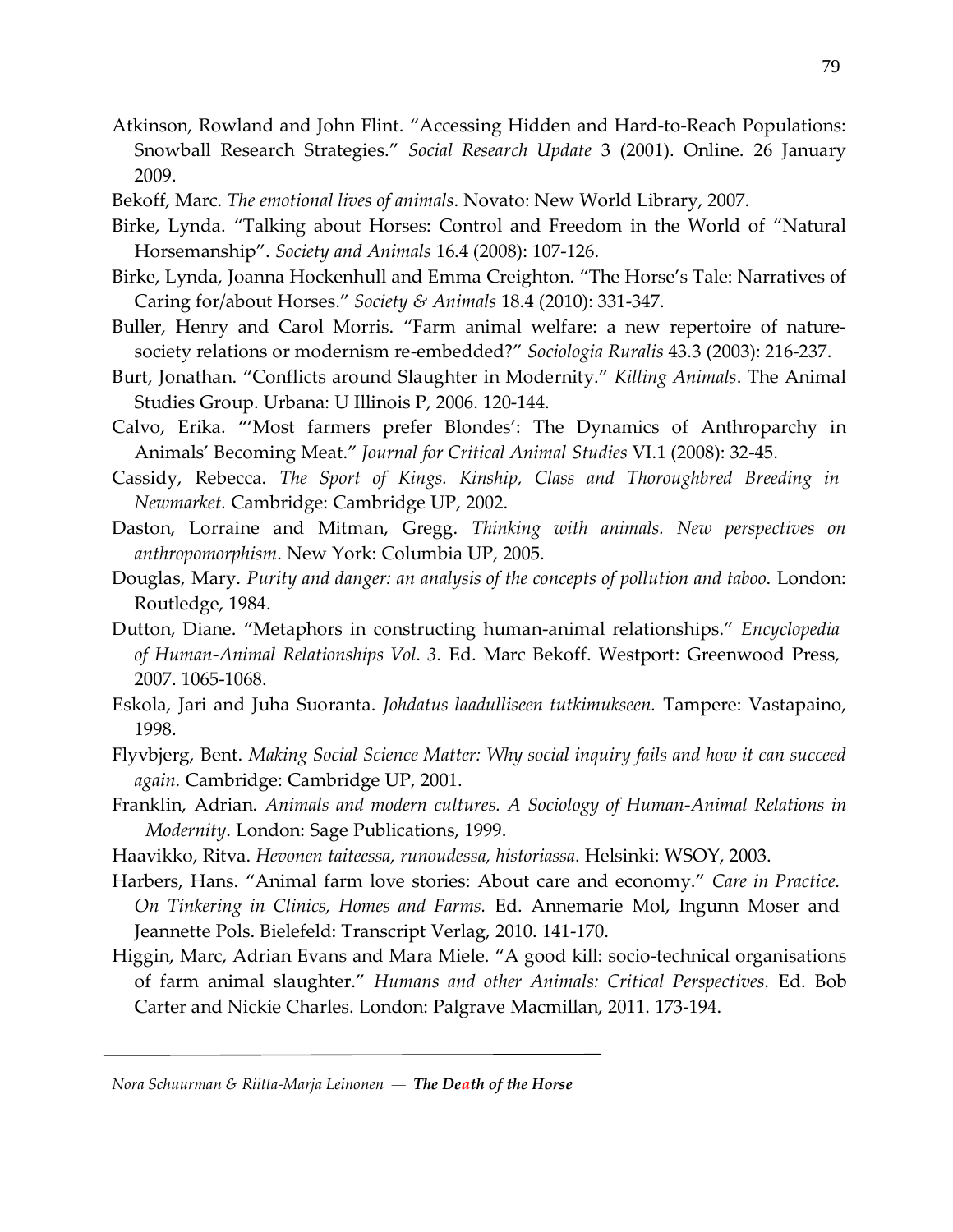- Holloway, Lewis. "Pets and protein: placing domestic livestock on hobby-farms in England and Wales." *Journal of Rural Studies* 17 (2001): 293-307.
- Howell, Philip. "A Place for the Animal Dead: Pets, Pet Cemeteries and Animal Ethic in Late Victorian Britain." *Ethics, Place and Environment* 5.1 (2002): 5-22.
- Iinatti, Heidi. *Hevosen hävittämisen vaihtoehdot*. HevosAgro seminar Sept. 17th 2011 in Oulu, Finland. Online. 17 Oct 2011.
- Jokinen, Arja, Kirsi Juhila and Eero Suoninen. *Diskurssianalyysi liikkeessä*. Tampere: Vastapaino, 1999.
- Law, John. "Care and Killing: Tensions in Veterinary Practice." *Care in Practice. On Tinkering in Clinics, Homes and Farms.* Ed. Annemarie Mol, Ingunn Moser and Jeannette Pols. Bielefeld: Transcript Verlag, 2010. 57-71.
- Lehikoinen, Heikki. *Ole siviä sikanen*. Suomalaiset eläinuskomukset. Helsinki: Teos, 2009.
- Leinonen, Riitta-Marja. "Ihmisen ja hevosen suhteen muuttuminen." *Maataloustieteen päivät 2010*. Ed. Anneli Hopponen. 2010. Suomen maataloustieteellisen seuran julkaisuja no 26. Online. 14 September 2011.
	- \_\_\_\_\_. "Finnish Narratives of the Horse in World War II." *Animals and War*. Ed. Ryan Hediger. Boston: Brill. Forthcoming.
- \_\_\_\_\_. *Työkaverista tuntihevoseksi. Ihmisen ja hevosen suhde Suomessa.* Doctoral dissertation. University of Oulu, Finland. Draft.
- Macnaghten, Phil. "Animals in their Nature: A Case Study on Public Attitudes to Animals, Genetic Modification and 'Nature'." *Sociology* 38.3 (2004): 533-551.
- Marvin, Garry. "Wild Killing: Contesting the Animal in Hunting." *Killing Animals*. The Animal Studies Group. Urbana: U Illinois P, 2006. 10-29
- Meehan, Michael P. "The Attachment between Humans and Animals." *Encyclopedia of human-animal relationships: a global exploration of our connections with animals.* Ed. Marc Bekoff. Westport, Conn: Greenwood Press, 2007. 143-145.
- Morris, Brian. *The power of animals. An ethnography*. Oxford: Berg, 2000.
- Nieminen, Hannu. *Sata vuotta eläinten puolesta. Kertomus Suomen Eläinsuojeluyhdistyksen toiminnasta 1901-2001.* Helsinki: Suomen Eläinsuojeluyhdistys, 2001.
- Ojala, Ilmari. *Suomenhevonen Suomen puolesta 1939-1945*. Hämeenlinna: Karisto, 1997.
- Serpell, James. "Anthropomorphism and Anthropomorphic Selection Beyond the 'Cute Response'." *Society and Animals* 11.1 (2003): 83-100.
- Serpell, James and Elizabeth Paul. "Pets and the development of positive attitudes to animals." *Animals and Human Society – Changing Perspectives*. Ed. Aubrey Manning and James Serpell. London: Routledge, 1994. 127-143.

*Volume 4, Number 1 (Fall 2012)*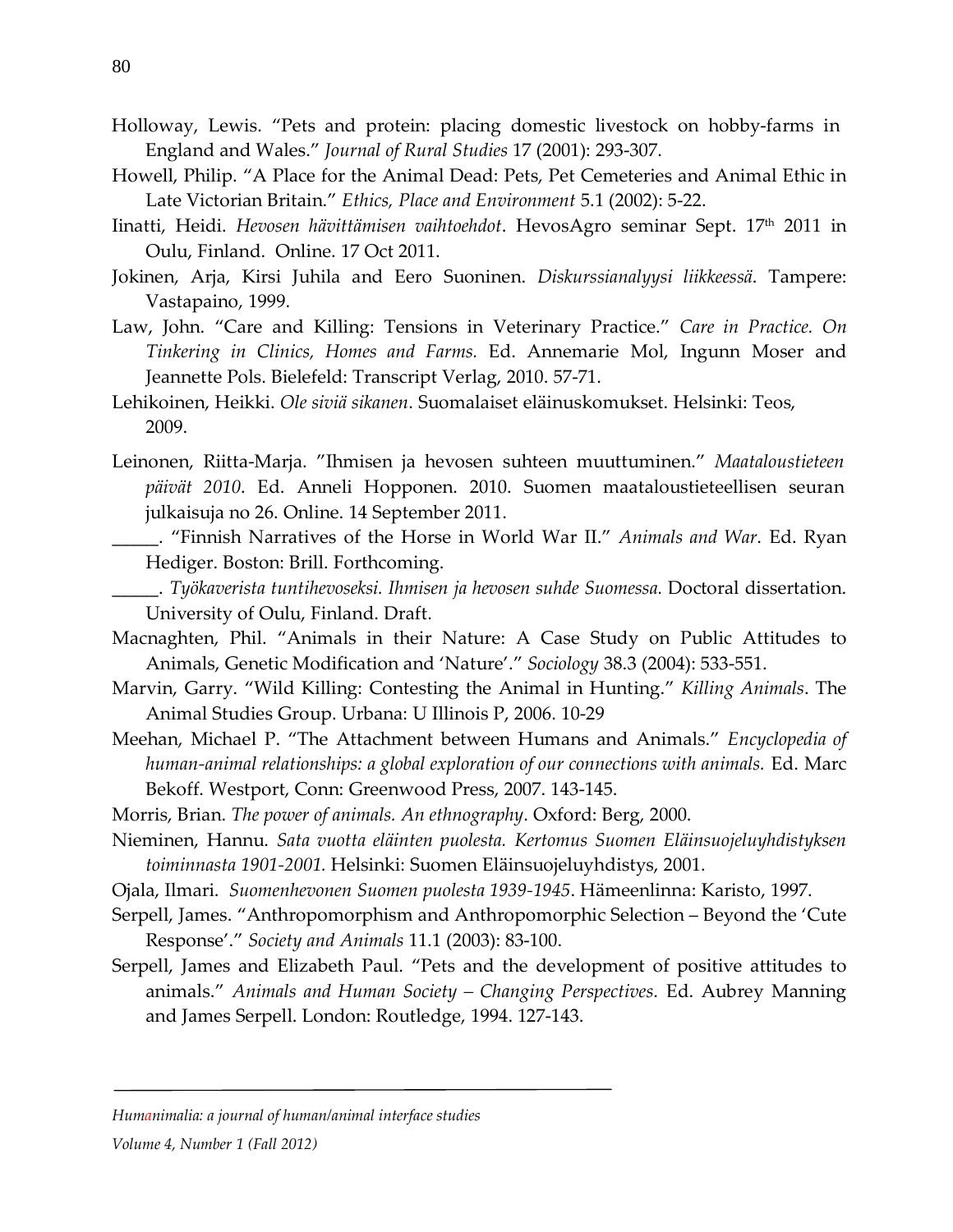- Shenk, Peter. *To Valhalla by horseback? Horse burial in Scandinavia during the Viking Age*. Master's thesis in Nordic Viking and Medieval Culture. University of Oslo, 2002.
- Sherman, David M. *Tending animals in the global village*. Baltimore Philadelphia: Lippincott Williams & Wilkins, 2002.
- SRL. *Ratsastustietoa.* Suomen Ratsastajainliitto ry. 14 September 2010.
- Suomen Hippos. *Tunnusluvut 2010*. Online. Accessed 6 September 2012.
	- \_\_\_\_\_. *Hyvinvoiva hevonen*. Online. Accessed 6 September 2012.
- Suutala, Maria. *Onnellisia lehmiä ja viisaita ihmisiä. Elämää saariston luontaistaloudessa ja sen muutoksia*. Huhmari: Karprint, 2008.
- Talve, Ilmari. *Finnish Folk Culture*. Helsinki: Finnish Literature Society, 1997.
- Theodossopoulos, D. "Care order and usefulness: The context of the human-animal relationship in a Greek island community." *Animals in person. Cultural perspectives on human-animal intimacies.* Ed. John Knight. Oxford: Berg, 2005. 15-36.
- Thompson, Kirrilly. *Performing Human-Animal Relations in Spain. An anthropological study of bullfighting from horseback in Andalusia*. Thesis submitted for the degree of Doctor of Philosophy. Discipline of Anthropology, Faculty of Humanities and Social Sciences, University of Adelaide, 2007.
- Tovey, Hilary. "heorising Nature and Society in Sociology: The Invisibility of Animals."*Sociologia Ruralis*, 43.3 (2003): 196-215.
- Tuomi, Jouni and Anneli Sarajärvi. *Laadullinen tutkimus ja sisällönanalyysi.* Helsinki: Tammi, 2002.
- Tyler, Tom. "f Horses Had Hands…." S*ociety & Animals* 11.3 (2003): 267–281.
- de Waal, Frans. *Chimpanzee politics. Power and sex among apes*. Baltimore: Johns Hopkins UP, 1998.
- Waris, Matti. "Suomenhevonen sotahevosena." *Suomenhevonen Suomen puolesta 1939– 1945*. Ed. Ilmari Ojala. Hämeenlinna: Karisto Oy. 1997. 35–74.
- Vialles, Noélie. *Animal to edible*. Cambridge: Cambridge UP, 1994.
- Vilkuna, Asko. *Suomalaisen karjasuojan vaiheita*. Helsinki: Suomen muinaismuistoyhdistys, 1960.
- Ylimaunu, Juha. "Elinkeinot ihmisen ja eläimen suhteen muokkaajana." *Eläimet ihmisen mielenmaisemassa*. Ed. Henni Ilomäki and Outi Lauhakangas. Helsinki: Suomalaisen Kirjallisuuden Seura, 2002.

#### **Appendix: List of informants cited**

- A: male, b. 1924, Northern Finland
- B: male, b. 1930, Southern Finland
- C: male, b. 1930, Western Finland

*Nora Schuurman & Riitta-Marja Leinonen — The Death of the Horse*